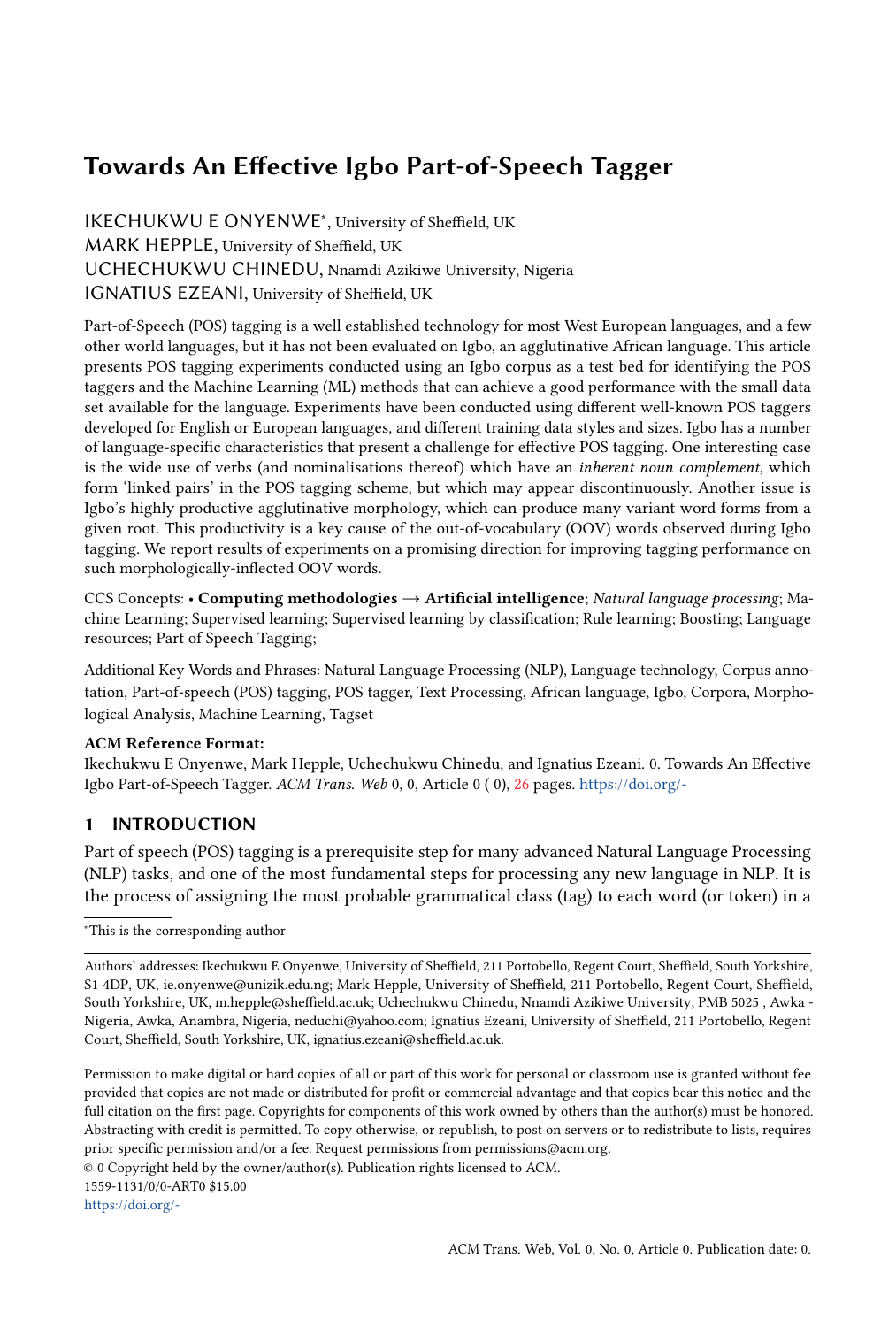text. The majority of African Languages $^1$  $^1$  lack the resources and tools (e.g. POS taggers) of a *Basic* LAnguage Resource Kit (BLARK) [\[18\]](#page-25-1) required for further research and development in the field of Language Technology. These languages are commonly referred to as under-resourced languages [\[4\]](#page-24-0). Language technology tools for these languages are developed using datasets collected by researchers which are usually small compared to the technologically favoured languages. Therefore, these under-resourced and lesser-studied languages can be used as an interesting test-bed for the NLP techniques already developed for the well-studied and technologically favoured languages [\[3\]](#page-24-1).

A review of the literature shows that there has been no previous work on the development of a POS tagger for Igbo. This is significant, as POS tagging gives important information about words and their neighbours which is useful in a broad range of higher NLP tasks such as parsing, chunking, clustering, semantic analysis, machine translation, etc. In this article, we present experiments conducted towards the development of an effective POS tagger for Igbo. This is a part of the Igbo $NLP^2$  $NLP^2$  project which aims to achieve the development of a Igbo BLARK, so as to facilitate the advancement of NLP for Igbo. The project will also contribute to closing the huge gap in NLP research between Igbo and most European languages. In the LREC (Language Resources and Evaluation Conference) map, English is the most researched language, followed by French and then German[\[9\]](#page-24-2), and the resources available reflect this level of attention.

To illustrate the broad potential of this work, the paper identifies the existing POS taggers and the Machine Learning (ML) techniques that can achieve a good performance with the small dataset available for Igbo. Also, it identifies the effective methods that work best for the language by using the language available resources, especially on previously unseen words that are morphologicallyinflected. We have observed that the majority of the out-of-vocabulary (OOV) words in Igbo tagging are morphologically-inflected. This is because new words are formulated in the language via agglutination.

# 2 THE IGBO LANGUAGE AND THE CHALLENGES OF DEVELOPING RESOURCES

Igbo is one of the under-resourced languages of the African continent. It is the native language for a subset of Nigerians called Igbo who live in the eastern part of the country. It is a Kwa sub-group language of the Niger-Congo family $^3$  $^3$ , and one of the most spoken languages of West Africa $^4$  $^4$  with its speakers forming about 3% of African and 18% of Nigerian populations<sup>[5](#page-1-4)</sup>. The following sub sections highlight the special features and POS tags specific to the language.

## <span id="page-1-5"></span>2.1 Language Properties

Igbo has a number of phenomena that are challenging for effective POS taqgging. We consider two key cases relating to the verbal and morphologically-complex structures of the language.

The Igbo verb is typically made up of two components, a verbal and a nominal component called noun inherent complement(s) (NIC), and can be represented as  $V + NIC$  (e.g, gba (V) egwu (NIC) 'dance'). NIC is a noun that completes the meaning of a verb. The composite structure has been described as 'verbal complex' in Igbo language studies. These components can occur adjacently, but can also occur with one or more words in between. These complexes can also undergo nominalization, where the verb is converted to a noun, but which retains the NIC noun

<span id="page-1-2"></span><sup>3</sup>https://www.ethnologue.com/language/ibo

<span id="page-1-0"></span><sup>&</sup>lt;sup>1</sup>Languages that historically belong to the continent, rather than being brought from another country. Under this definition, languages like English and Arabic are not African.

<span id="page-1-1"></span> $^2$ It started as a PhD research in 2013 at the University of Sheffield. It is a project partly sponsored by Tertiary Eduction Trust Fund, and Nnamdi Azikiwe University, both in Nigeria

<span id="page-1-3"></span><sup>4</sup>http://www.igboguide.org/HT-igbogrammar.htm

<span id="page-1-4"></span><sup>5</sup>https://www.cia.gov/library/publications/the-world-factbook/geos/ni.html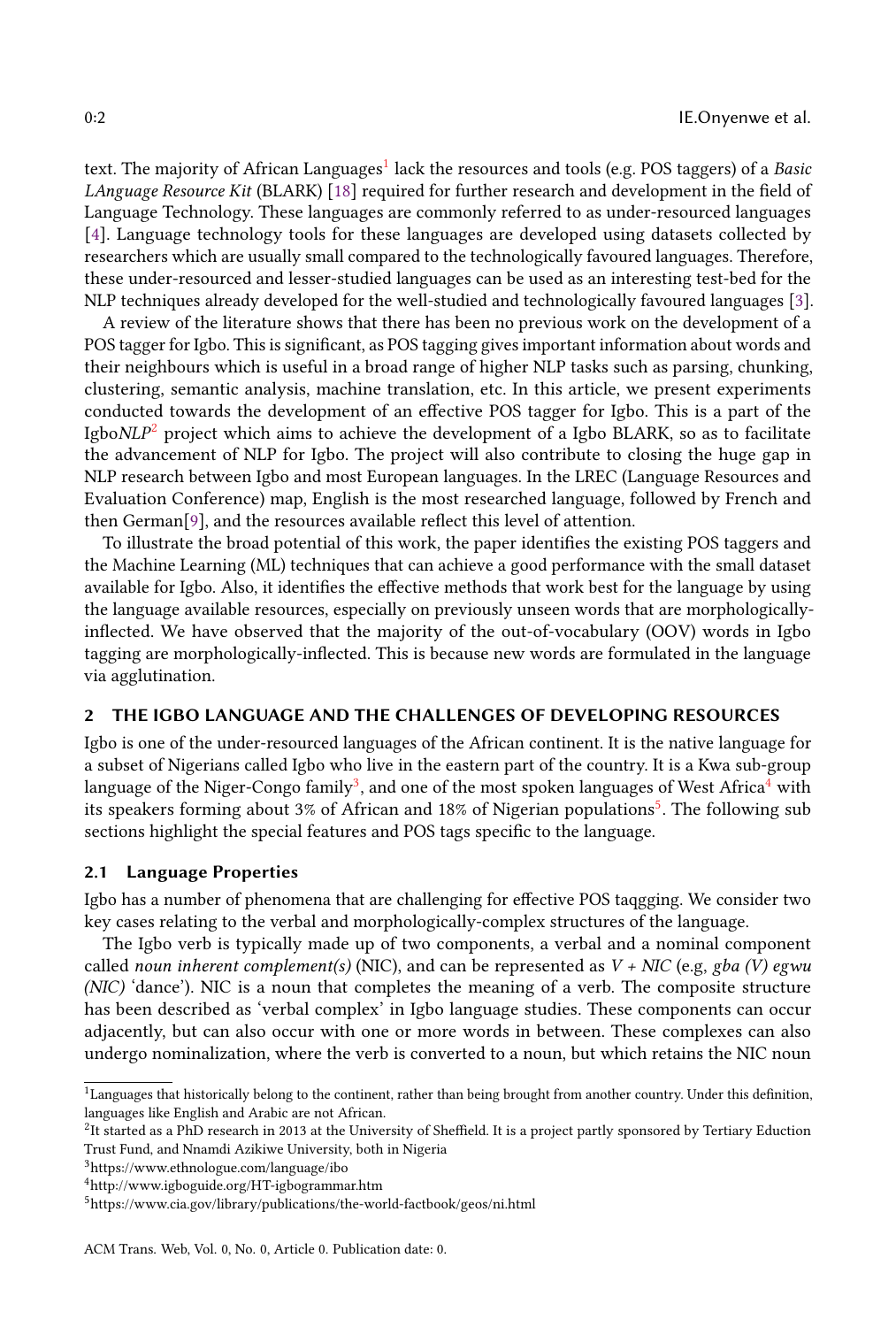Towards An Effective Igbo Part-of-Speech Tagger 0:3

as its complement. For instance, the English verbs 'dance' and 'sing' are realized in Igbo through the combination of the words *-gba, -gu* (verbs) and *egwu*, both of which give rise to *-gba egwu* 'dance' and -gu egwu 'sing'. The infinitive form involves the addition of the morpheme 'i' to get igba egwu 'to dance' and igu egwu 'to sing'. For its nominalization, the morpheme 'o' is added, as in  $ogba$   $egwu$  'dancer' and  $ogu$   $egwu$  'singer'. Hence, the English nominalization suffix is realized in Igbo as a prefix. Also, the modal verb 'can' is written as nwe ike in Igbo. The infinitive form of it is inwe ike 'to have strength'. It is inflected as a stative verb through addition of the suffix -re as in O nwere ike ibia 'She/he can come'. In a different context, this expression *nwere ike* can mean 'have strength/power'. In general, both the verb and noun of such verb complexes can appear elsewhere without its 'partner', i.e. as just a simple verb or noun, and these different uses are distinguished in our POS tagging scheme. As such, this phenomenon presents a case of ambiguity that may be a challenge for accurate tagging, especially when verb and noun appear no-adjacently.

Igbo has many suffixes and prefixes [\[23\]](#page-25-2), which can be subclassified into a number of functional classes. Drawing on a number of sources, and from our own corpus work, we have collated a list of 145 Igbo affixes, which is used by our system. Some affixes change the grammatical class (i.e. POS) of a word, e.g. adding the prefix 'a-' to the verb stem 'bia' creates the present participle 'abia'. However, many suffixes do not change the grammatical class, but instead just contribute an additional component to the meaning, in which case there is typically considerable freedom as to the order in which the affixes are attached to a verb stem, so that large sets of morphological variants such as the following may be observed: *abiakwa 'a-bia-kwa', biakwaghi 'bia-kwa-ghi'*, biaghikwa 'bia-ghi-kwa', biaghachiri 'bia-gha-chi-ri', biachighara 'bia-chi-gha-ra', biaghachiriri 'biag*ha-chi-riri'*, etc. This productivity is a key cause of the out-of-vocabulary (OOV) words observed during Igbo tagging, including the case where an unseen form differs only from a previously seen form in the order in which its affixes appear.

## <span id="page-2-0"></span>3 PART-OF-SPEECH TAGGER AND TAGGING TECHNIQUES

NLP methods for assigning POS tags to words in a sentence can be divided into rule-based and probabilistic approaches. The former approach assigns tags based on rules; rules that can be handcrafted-based [\[17\]](#page-24-3) or corpus-based [\[6\]](#page-24-4). The latter assigns tags based on probability models [\[25\]](#page-25-3). For both approaches, models may be learned by either supervised or unsupervised methods, where supervised learning requires manually POS tagged corpus-data, whilst unsupervised methods do not [\[7\]](#page-24-5). The following are widely used and well evaluated supervised POS taggers that have been applied on most European, and a few other world languages.

- Baseline Tagger: Unigram in computational linguistics and probability refers to a single word. Therefore, a unigram tagger assign tag based on the most common tag of a single word. For example, a unigram tagger will classify "race" as "NNC" since it derives from training corpus that "race" is more often tagged as "NNC". Unigram-based tagger finds the most probable tag for each word by computing the frequency of tags assigned to each word in a training corpus. While common noun "NNC" is mostly used as a default tag for classifying unseen words in the training corpus. Although unigram tagger is a context-independent type of tagger, it can achieve an acceptable results on a large training corpus-data. The result it achieves are normally used as a baseline for more sophisticated taggers.
- Hidden Markov Model (HMM) Tagger: HMM consists of a set of states that are connected together by a set of transition probabilities, which indicate the probability of moving between two given states. A process starts with a state, then moves to a new state according to the direction of the transition probabilities. As the process enters each state, a set of output symbol is emitted which is determined by the probability distribution of that state. The exact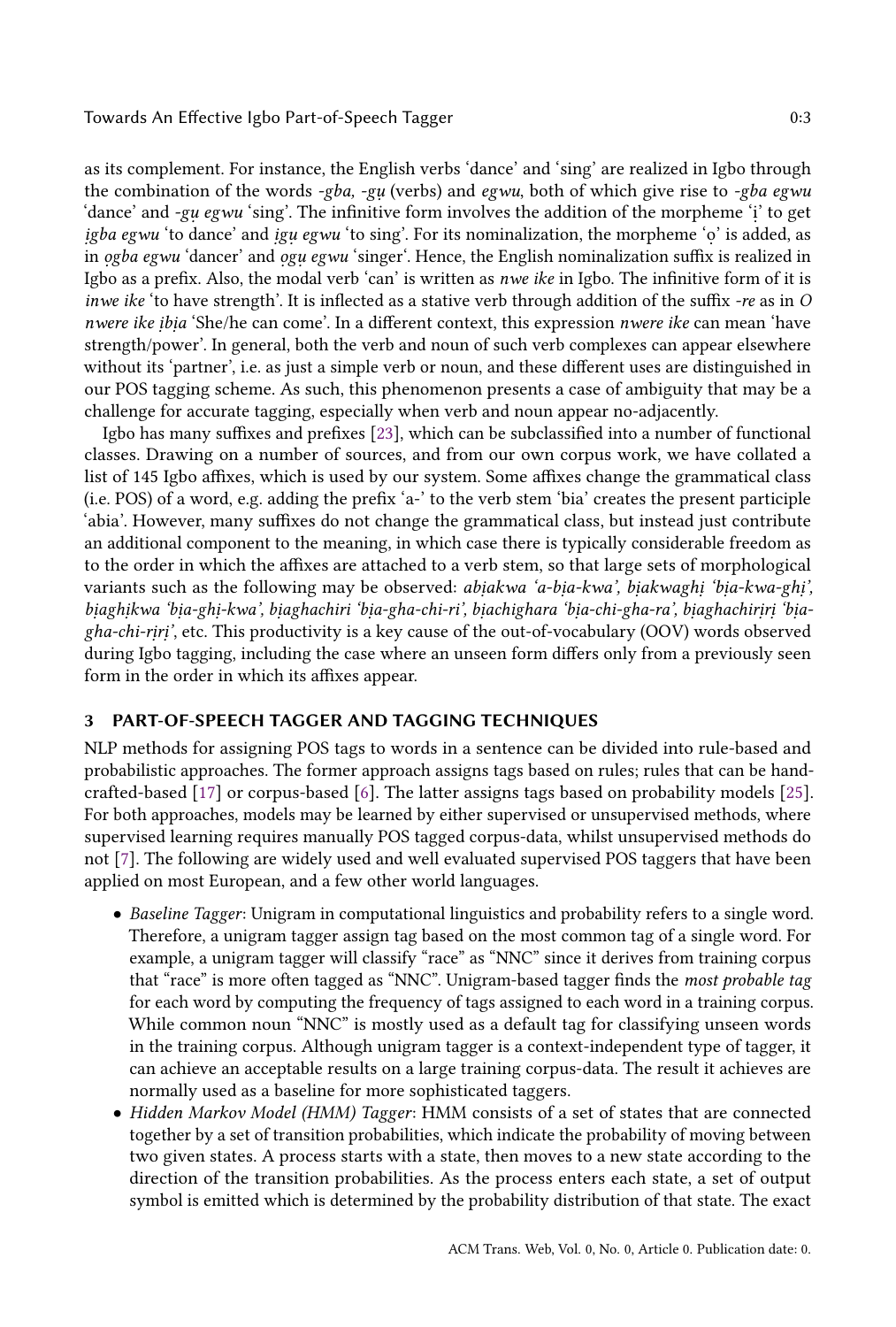sequence of states that the process generates is unknown, hence the name 'hidden'. When using an HMM to perform POS tagging, the goal is to determine the most likely sequence of tags (states) that generates the words in the sentence (sequence of output symbols). A HMM tagger generally chooses a tag sequence for a given sentence rather than for a single word. For instance, given a sentence  $w_1 \ldots w_n$ , a HMM based tagger chooses a tag sequence  $t_1...t_n$ that maximizes the following joint probability:

$$
P(t_1...t_n, w_1...w_n) = P(t_1...t_n)P(w_1...w_n | t_1...t_n)
$$

In practice, it is often impractical to compute  $P(t_1 \ldots t_n)$ . Therefore many different taggers<br>have been proposed to simplify this probability computation have been proposed to simplify this probability computation.

There are first-order and second-order HMM. In POS tagging, first-order HMM is called a bigram tagger. This model works reasonably well in tagging tasks, but captures a more limited amount of the contextual information than is available. While second-order HMM taggers use a trigram model, which replaces the bigram transition probability  $P_{ij} = P(t_j|t_i)$  with a<br>trigram probability  $P_{ij} = P(t, |t, t_i)$  [20],  $P_{ij}$  is the probability that tag t, follows t, which trigram probability  $P_{ijk} = P(t_k | t_j, t_i)$  [\[29\]](#page-25-4).  $P_{ij}$  is the probability that tag  $t_j$  follows  $t_i$ , which can be estimated using the training corpus data.

An example of such a tagger is TnT [\[5\]](#page-24-6), which is one of the most commonly used HMM based tagger. It uses second order Markov model to simplify the computation; it also assumes that the tag of a word is determined by the POS tags of the previous two words.

• Maximum Entropy Markov Model (MEMM) Based Tagger: Unigram and HMM taggers compute probability based on  $P(taq|taq)$  and  $P(taq|word)$ . The addition of knowledge source, such as word features, to improve tagger's performance will require some conditioning, and each time a new feature is added, the conditional probability gets harder leading to computational complications. According to [\[25\]](#page-25-3), MEMM-based tagger is introduced to provide a principled way of incorporating complex features into probability models. For example, given a sentence S made of  $w_1...w_n$  words, an MEMM-based tagger computes the conditional probability of a tag sequence  $t_1...t_n$  as:

$$
P(t_1...t_n|w_1...w_n) \approx \prod_{i=1}^n P(t_i|C_i)
$$

where  $C_1...C_n$  are the corresponding contexts of each w in S. The context C of a w also<br>includes the (previous tag before the current w) MEMM-based taggers use this feature set to includes  $t_{i-1}$  (previous tag before the current w). MEMM-based taggers use this feature set to compute  $P(t_i|C_i)$ . The idea is to learn the weights of the features with the highest entropy from distributions that satisfy a certain set of constraints using the training corpus. Example from distributions that satisfy a certain set of constraints using the training corpus. Example of ME-based tagger is Stanford Log-Linear POS tagger implemented in Java by [\[30\]](#page-25-5).

• Transformation-based Error-Driven Tagger: This method utilizes rules generated from the training corpus commonly called transformations. These transformations are used to automatically extract linguistic information directly from the training data. The training data is a manually and correctly tagged corpus. The corpus size is usually small, and it serves as input to the initial annotator. Transformation-Based Learning (TBL) works by automatically detecting and remedying errors in a pre-tagged corpus, and incrementally improving its learnt model. It initially assigns unigram tagger's tag to each word in an untagged corpus resulting in a temporarily tagged corpus. The unigram tagger derives information for choosing the most probable tag for each word from the tagged corpus called the truth. Iteratively, the temporarily tagged corpus is compared to the truth corpus through the TBL learner module, and a new rule with a positive impact is added to the rule list each time. The process is repeatedly executed until a given threshold is reached, and the temporarily tagged corpus resembles or is close to the truth. At the end, this process produces an ordered list of transformations to be applied on the test data. This was originally developed by [\[6\]](#page-24-4) and subsequently improved both in speed and performance by [\[19\]](#page-25-6) and [\[15\]](#page-24-7).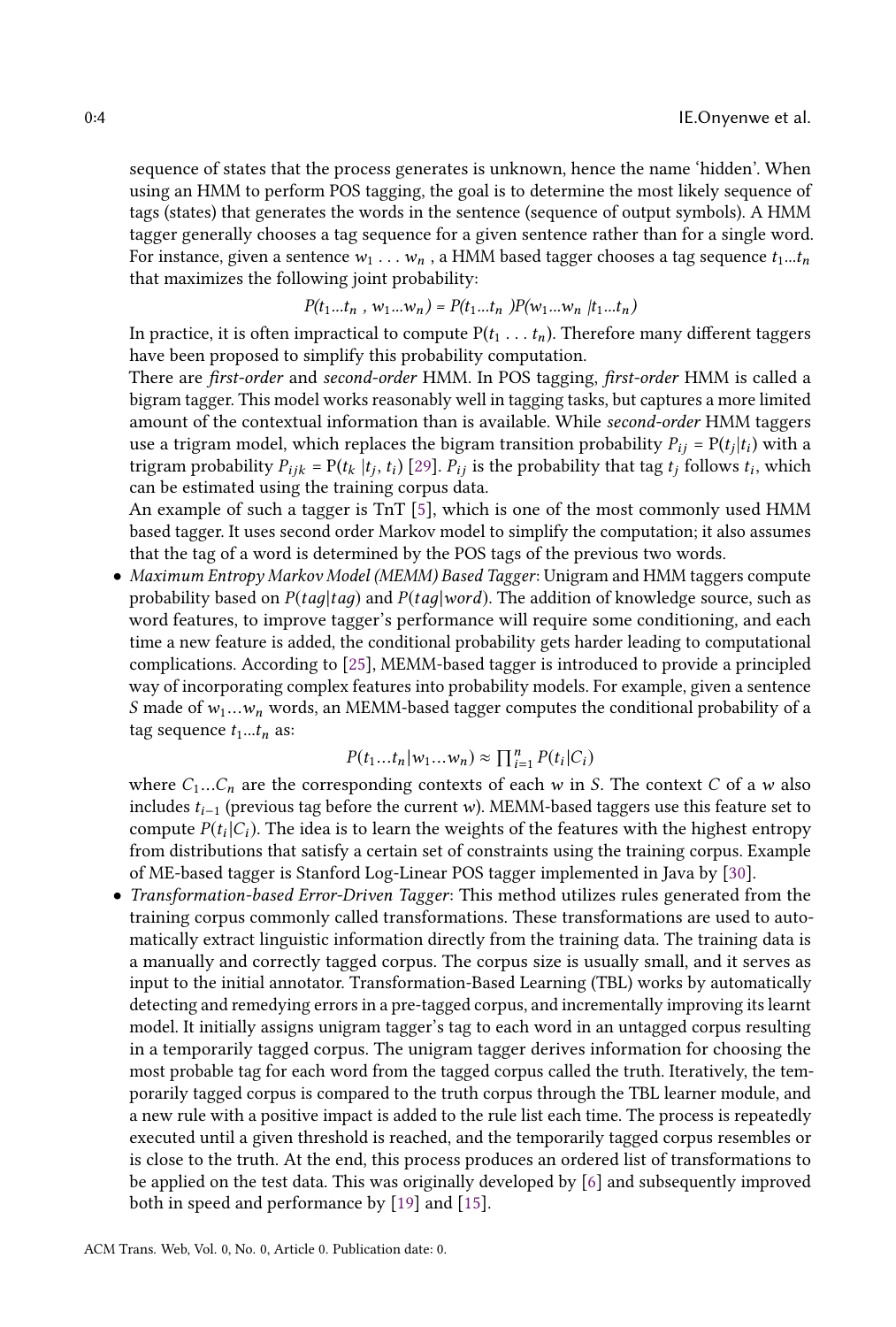Towards An Effective Igbo Part-of-Speech Tagger 0:5

- Similarity-Based Reasoning Tagger: Similarity-based reasoning is a method in intelligent systems that draws conclusions by finding similarity between entities. [\[10\]](#page-24-8) introduce a memory-based supervised learning technique to POS tagging based on similarity reasoning. The tag of a word in a particular context is generalised from the most similar cases held in memory.
- Hybrid POS tagging techniques for agglutinative and less-resourced languages. In literature, numerous researches for resource constrained and agglutinative languages have proposed a two stage method for dealing with POS tagging challenges. The first stage involves the use of any or more of the above models for performing full morphosyntactic tagging, while the second one is for identifying morphologically-inflected word tag pairs with the help of morphological analysis [\[8,](#page-24-9) [24,](#page-25-7) [26,](#page-25-8) [28\]](#page-25-9). For, example, in developing POS tagger for Assamese Text, an agglutinative Indic language, [\[26\]](#page-25-8) use HMM and simple morphological analysis to determine probable tags for previously unseen words. [\[8\]](#page-24-9) use a morphological analyzer to improve the performance of the tagger for Bengali developed using HMM and MEMM.

# <span id="page-4-0"></span>4 METRICS FOR MEASURING TAGGERS PERFORMANCE AND CORPUS PROPERTY

The goal of evaluation in POS tagging is to understand how well a tagger performs on a specific language, either for comparison with other taggers or for understanding where improvement is needed for the language. The standard and generally used evaluation methods are instantiated as follows:

Metrics for Taggers Performance: The followings are the formulas we used to calculate the performance of the taggers:

$$
Accuracy = \frac{number\ of\ correct\ tags\ produced\ by\ tagger}{total\ number\ of\ Tokens/tags\ in\ the\ truth} \tag{1}
$$

We calculate *precision*, recall and *f-measure* for tag class t using

<span id="page-4-1"></span>
$$
precision_t = \frac{TP_t}{TP_t + FP_t} \tag{2}
$$

<span id="page-4-2"></span>
$$
recall_t = \frac{TP_t}{TP_t + FN_t} \tag{3}
$$

$$
f measure = \frac{2 \times precision \times recall}{precision + recall}
$$
 (4)

T is the set of tags, t is a tag, TP is true positive, FP is false positive and FN is false negative. The f measure can be interpreted as a weighted harmonic mean of the precision and recall. In a classical POS tagging task, where each instance to be classified must receive only a single tag, micro-average precision=micro-average recall=accuracy.

Metrics for Corpus Property: For measuring corpus property such as *ambiguity rate* and *am*biguous type, we used the following formulas:

Ambiguity rate is the average number of tags per token in a corpus, and it is calculated as follows:

Total number o f unique taдs per word-type Total number o f word-types (5)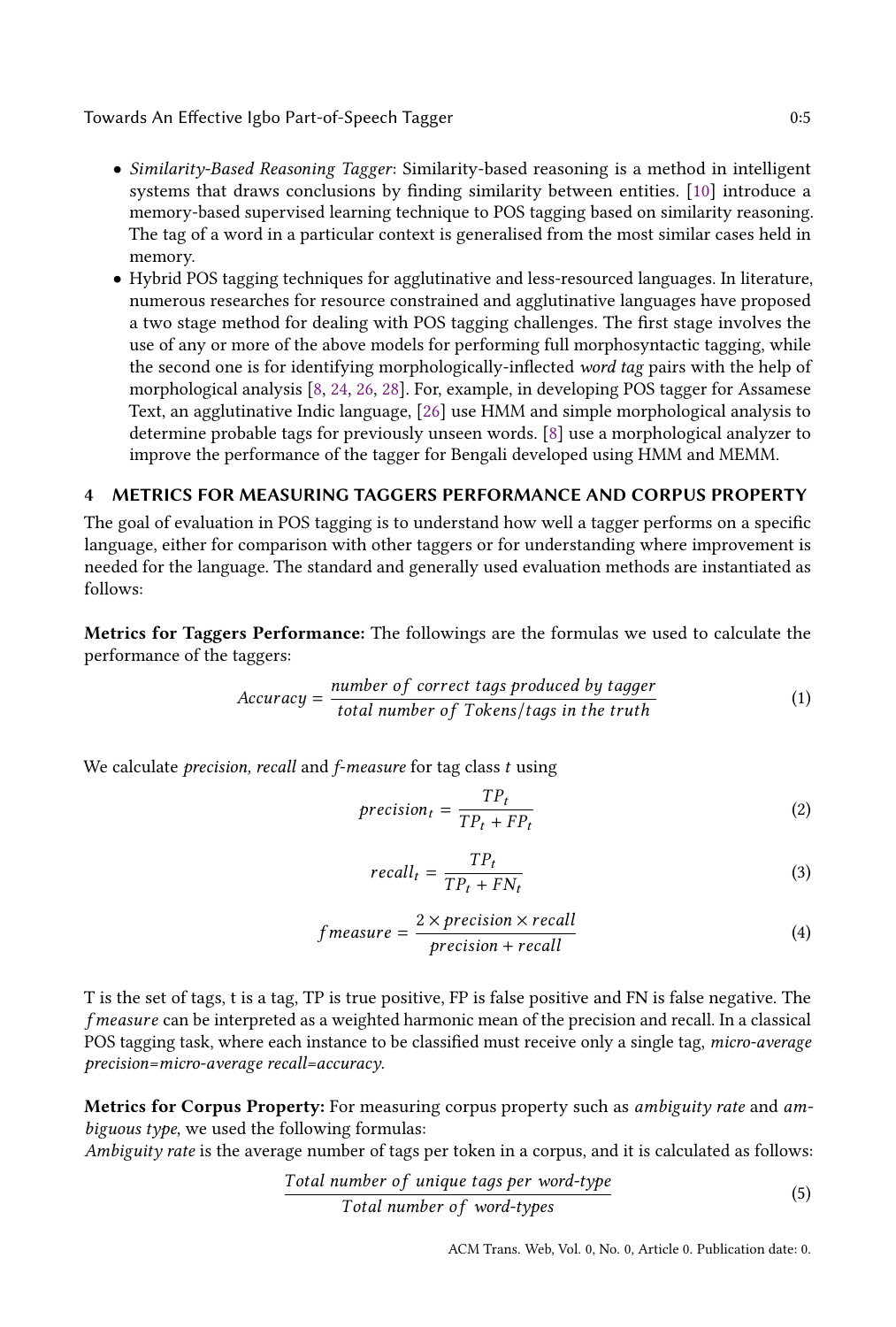Ambiguous type is the average number of identical tokens with more than one tag in a corpus, and it is calculated as follows:

Total number of types with 
$$
tag > 1
$$
  
Total number of types (6)

## 5 EXPERIMENTAL RESOURCES

This section describes the resources used in our experiments, including the tagset and corpus.

## <span id="page-5-1"></span>5.1 The Igbo Corpus and Tagset

The Igbo corpus and tagset developed in [\[21\]](#page-25-10) PHD research as part of IgboNLP project has been used. The corpus contains several text styles such as essay, news, poem, story, novel, and religious writings. The purpose of using different text styles in our research is to enable the testing of POS taggers on different text styles (i.e., in and out-of-domain testing). As a resource constrained language, the size of this corpus is moderate and can not be compared to the resource rich languages. The corpus represents an exemplar of high-quality writing in Igbo.

Apart from the obvious aim of developing a tagset that will capture the key linguistic features of the language, according to [\[21\]](#page-25-10) and [\[23\]](#page-25-2), the tagset designed also focused on capturing the distinction between morphologically-inflected and non-inflected words, to facilitate subsequent investigation of Igbo morphology.

The Igbo tagset has 70 tags. It is collapsible to coarse grain tags of the language, which is 15 [\[21,](#page-25-10) [23\]](#page-25-2). The 70-tag tagset divides into 43 tags indicating tokens that are not inflected and 27 tags for tokens that are morphologically-inflected. Of these 27 tags, 25 have the form  $\alpha$ \_XS, where  $\alpha$  is a tag from the group of 43 tags and XS indicates the presence of affixes. From Table [1,](#page-5-0) VrV and VPERF are tags used to indicate a suffix that is attached to a verb to express various temporal relations of an event that is presently happening, already happened or still to happen. These tags can further be extended to have XS to indicate the presence of morphology that is not due to temporal relations (see appendix [A\)](#page-23-0). Thus, VrV and VPERF tags are included as morphologically-inflected tags whether they are XS inflected or not. When XS is stripped from  $\alpha$ \_XS, the set of 70-tags collapses down to 45. The aim of this division is to capture all words with and without morphology in the Igbo corpus.

| <b>NNM</b>       | Number marking nouns        | <b>BPRN</b>  | Bound Pronoun                          |
|------------------|-----------------------------|--------------|----------------------------------------|
| <b>NNO</b>       | <b>Oualificative nouns</b>  | VrV          | $-rV$ implies suffix to express simple |
|                  |                             |              | past if active verb, or stative mean-  |
|                  |                             |              | ing if stative verb.                   |
| <b>NND</b>       | Adverbial nouns             | <b>VCI</b>   | Conjunctional verbs                    |
| <b>NNH</b>       | Inherent complement nouns   | $\alpha$ XS  | any POS tag with morphology            |
|                  |                             |              | $\alpha \in \{C\}$ N, VrV, VPERF,}     |
| <b>NNCV</b>      | Verb part of multiword noun | <b>NNCC</b>  | Noun complement part of multi-         |
|                  |                             |              | word noun                              |
| <b>VMOV</b>      | Verb part of multiword verb | <b>VMOC</b>  | Noun complement part of multi-         |
|                  |                             |              | word verb                              |
| C <sub>IN1</sub> | Correlative conjunction 1   | CIN2         | Correlative conjunction 2              |
| <b>VAXPRN</b>    | Auxilliary and Pronoun      | <b>VPERF</b> | $-PERF$ implies suffix to express per- |
|                  |                             |              | fect tense.                            |

<span id="page-5-0"></span>Table 1. [A](#page-23-0) selection of some distinctive tags of Igbo tagset. See table in appendix A for full description of tags

Table [1](#page-5-0) lists some of the special tags in the tagset that are peculiar to the language. There are 8 noun classes in the language, viz. the 6 in this table plus common (NNC) and proper (NNP) nouns.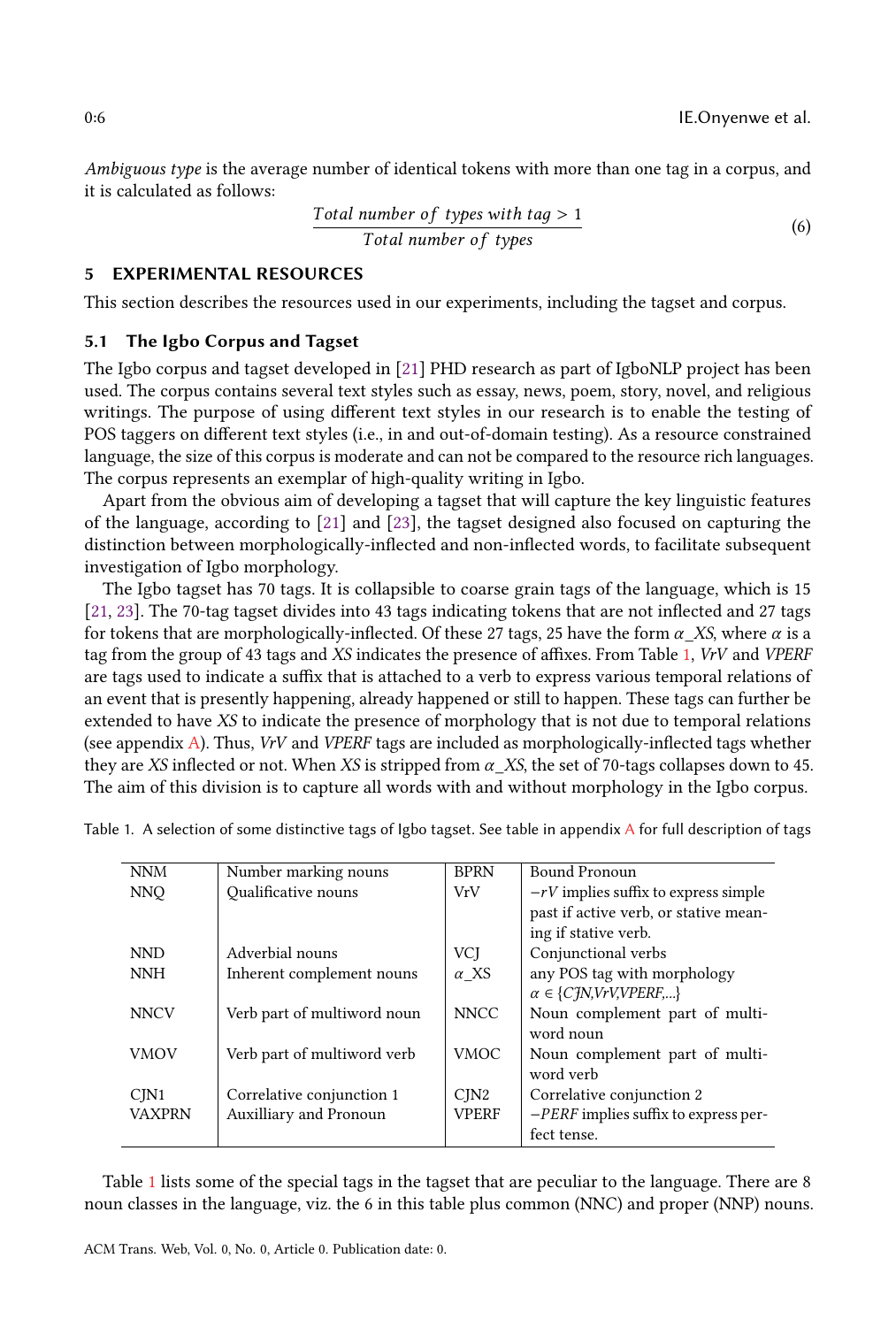Towards An Effective Igbo Part-of-Speech Tagger 0:7

The NNCV is a common noun formed through verb nominalization, VMOV is a modal verb, and the others (NNCC and VMOC) are the inherent complement (C) nouns required to complete the sence of NNCV and VMOV. The CJN 1 and 2 are used to indicate 'correlative conjuction'. They may occur at a close or far distance to each other in a sentence. These tags are used to represent multiword expressions that occur as link pairs (see the language properties in section [2.1\)](#page-1-5). Bound Pronoun (BPRN) represents any pronoun that is tied to a vowel a/e prefixed to a verb.

The verb class is made up of 10 tags without XS marker, viz. VIF (infinitive), VSI (simple verb), VCO (compound), VMO (Modal), VMOV (modal with complement), VPP (participle), VCJ (conjunctional verb), BCN (Bound Cognate Noun), VGD (gerund), VAX (auxiliary); 2 inflectional classes; and 21 tags with XS marker. Out of the 21 tags, 10 are verbs (VrV, VAX, VCO, VPERF, VSI) that can be represented in any of this form:  $\alpha$  BPRN or  $\alpha$  BPRN XS. It means that the prefix  $a/e$  found in a word with those tags is bound to a pronoun that is preceeding or following it. Full description of this tagset is given in table [12](#page-24-10) of appendix [A.](#page-23-0) Refer to [\[21,](#page-25-10) [23\]](#page-25-2) for full details of the Igbo tagset and corpus developments.

# 5.2 The Tagged Igbo Corpora

<span id="page-6-0"></span>The Tagged Igbo Corpora (IgbTC) was produced in [\[21\]](#page-25-10) using the tagset and corpus discussed in the section above. It has nearly 300,000 annotated tokens in total, and contains 67 tags of the 70-tag tagset. The three tags not found, however, are cases of morphologically-inflected tags (i.e. of the form  $\alpha$  XS) whose corresponding base form  $(\alpha)$  is found in the corpus. That means, VrV or VrV\_BPRN may be found in the corpus but VrV\_BPRN\_XS may not be found.

| Name         | Number of Sentence Number of Token |        |
|--------------|------------------------------------|--------|
| IgbTNT       | 8219                               | 263856 |
| IgbTMT       | 2032                               | 39960  |
| <b>ESSAY</b> | 139                                | 2921   |
| <b>NEWS</b>  | 17                                 | 407    |
| <b>POEM</b>  | 36                                 | 584    |
| <b>STORY</b> | 15                                 | 248    |
| Total IgbTC  | 10458                              | 307976 |

Table 2. Basic statistics of the Tagged Igbo Corpora (IgbTC)

Table [2](#page-6-0) shows the basic statistics of IgbTC which comprises six different tagged subcorpora. They are IgbTNT (Igbo Tagged New Testament of the IgbTC represented by Jehovah's witnesses New World Translation Bible), IgbTMT (Igbo Tagged Modern Texts of the IgbTC represented by a novel written in 2013), ESSAY, NEWS, POEM, and STORY. The first and second subcorpora are used for the tagger's development and in-domain testing, while the rest are used for performing out-of-domain testing of the tagger.

# 5.3 Corpus Property

This section describes the properties (such as tag/token ambiguity) of the corpus data we used in the tagger's development experiment. Ambiguity reveals the proportion of tokens that are not ambiguous which the taggers will classify 'for free' without struggle, and the proportion of tokens with more than one tag (ambiguous tokens) which the taggers have to struggle to classify. Table [3](#page-7-0) shows the general properties of the IgbTNT, IgbTMT, and IgbTNMT (IgbTNT + IgbTMT) that represent the the corpus data, while Table [4](#page-7-1) and bar charts in Figure [1](#page-8-0) show the most ambiguous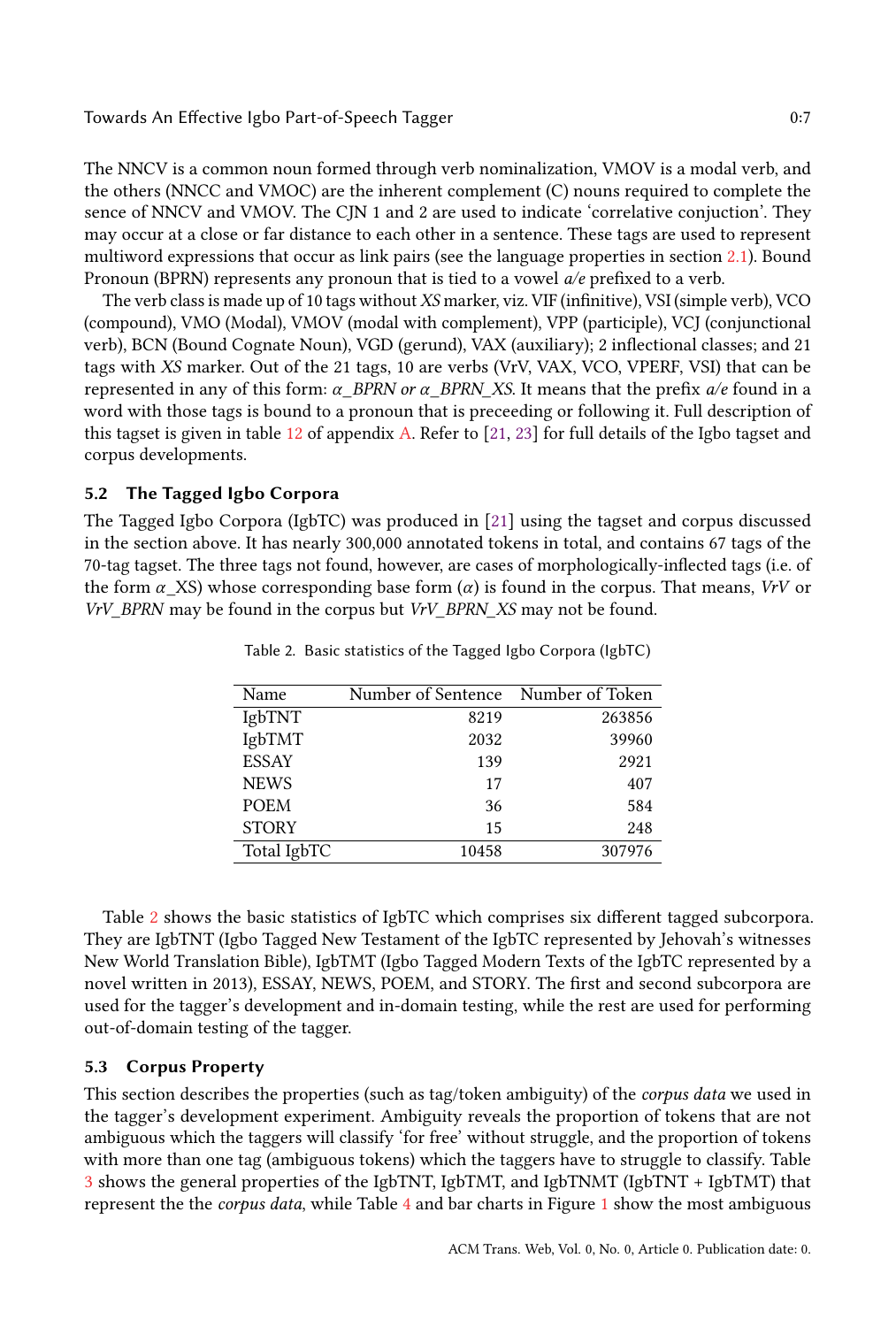<span id="page-7-0"></span>tokens and the log-scaled frequency distribution tags. The followings are observed from the figure and tables:

| <b>IgbTNT</b> | <b>IgbTMT</b> | <b>IgbTNMT</b> |
|---------------|---------------|----------------|
| 263,856       | 39,960        | 303,816        |
| 8,219         | 2,032         | 10,253         |
| 6,424         | 3,122         | 8,020          |
| 63            | 61            | 66             |
| 2.31          | 2.45          | 2.37           |
| 1.11          | 1.09          | 1.13           |
| 29.73%        | 34.88%        | 36.65%         |
| 16.54%        | 5.58%         | 15.94%         |
| 8.50%         | 6.44%         | 9.35%          |
| 11.89%        | 14.07%        | 12.18%         |
| 88.11%        | 85.92%        | 87.82%         |
| 65.63%        | 57.68%        | 65.26%         |
| 34.36%        | 42.32%        | 34.74%         |
|               |               |                |

Table 3. IgbTNT, IgbTMT, and IgbTNMT subcorpora general statistics

Table 4. 10 most tag ambiguous tokens in IgbTNMT

<span id="page-7-1"></span>

| Word   | tags | freq  | tags and their frequency                            |
|--------|------|-------|-----------------------------------------------------|
| ama    | 7    | 142   | NNH=77 VPP=40 BCN=15 NNC=4 NNCC=3 VSI=2 VSI BPRN=1  |
| ahu    | 6    | 4.067 | DEM=3799 VPP=180 NNC=68 NNH=11 NNCC=7 VSI=2         |
| aga    | 6    | 225   | VPP=135 BCN=61 VAX BPRN=18 VSI=5 NNQ=4 VAXPRN=2     |
| ano    | 6    | 216   | CD=130 VPP=67 VSI BPRN XS=10 VSI=7 BCN=1 VSI BPRN=1 |
| aghara | 6    | 33    | NNCC=15 NNH=6 NNC=6 VrV=3 ADV=2 VPP XS=1            |
| aru    | 6    | 188   | VPP=140 BCN=27 NNC=15 VPP XS=3 VSI=2 NNH=1          |
| ike    | 6    | 1.174 | NNC=551 NND=296 NNH=123 VMOC=117 NNQ=86 VIF=1       |
| ezi    | 5.   | 541   | NNQ=390 BCN=80 VPP=50 NNC=16 VSI=5                  |
| asi    | 5.   | 413   | VPP=367 NNH=29 NNC=10 VSI=6 VSI BPRN=1              |
| aka    | 5    | 1.025 | NNC=908 NNH=52 BCN=47 VPP=12 NNCC=6                 |

- Word-type size increases as corpus size increases (e.g. from Table [3,](#page-7-0) 8,020 types used in IgbTNMT > 6,424 and 3,122 used in IgbTNT and IgbTMT).
- Ambiguity rate from Table [3](#page-7-0) shows that tag/words ratio over ambiguous class is higher in IgbTMT with 2.45 (vs 2.31 in IgbTNT and 2.37 in IgbTNMT), and higher in IgbTNMT with 1.13 (vs 1.11 in IgbTNT and 1.09 in IgbTMT) over the overall class.
- The percentage of *ambiguous words* from Table [3](#page-7-0) shows that taggers will disambiguate 29.71% words in IgbTNT, 34.87% words in IgbTMT and 36.65% words in IgbTNMT. This implies that taggers won't struggle to classify the remaining words (e.g. 70.29% words in IgbTNT) since they only get one tag.
- Table [4](#page-7-1) shows that the frequent ambiguous words are mainly non-inflected words. This is also quantified by the proportion of the ambiguous tokens that are inflected in table [3.](#page-7-0) For example, in IgbTNT corpus, the percentage of ambiguous tokens that are inflected is 16.54%, which implies that there are 83.46% of non-inflected ambiguous tokens in the corpus. In Arabic, the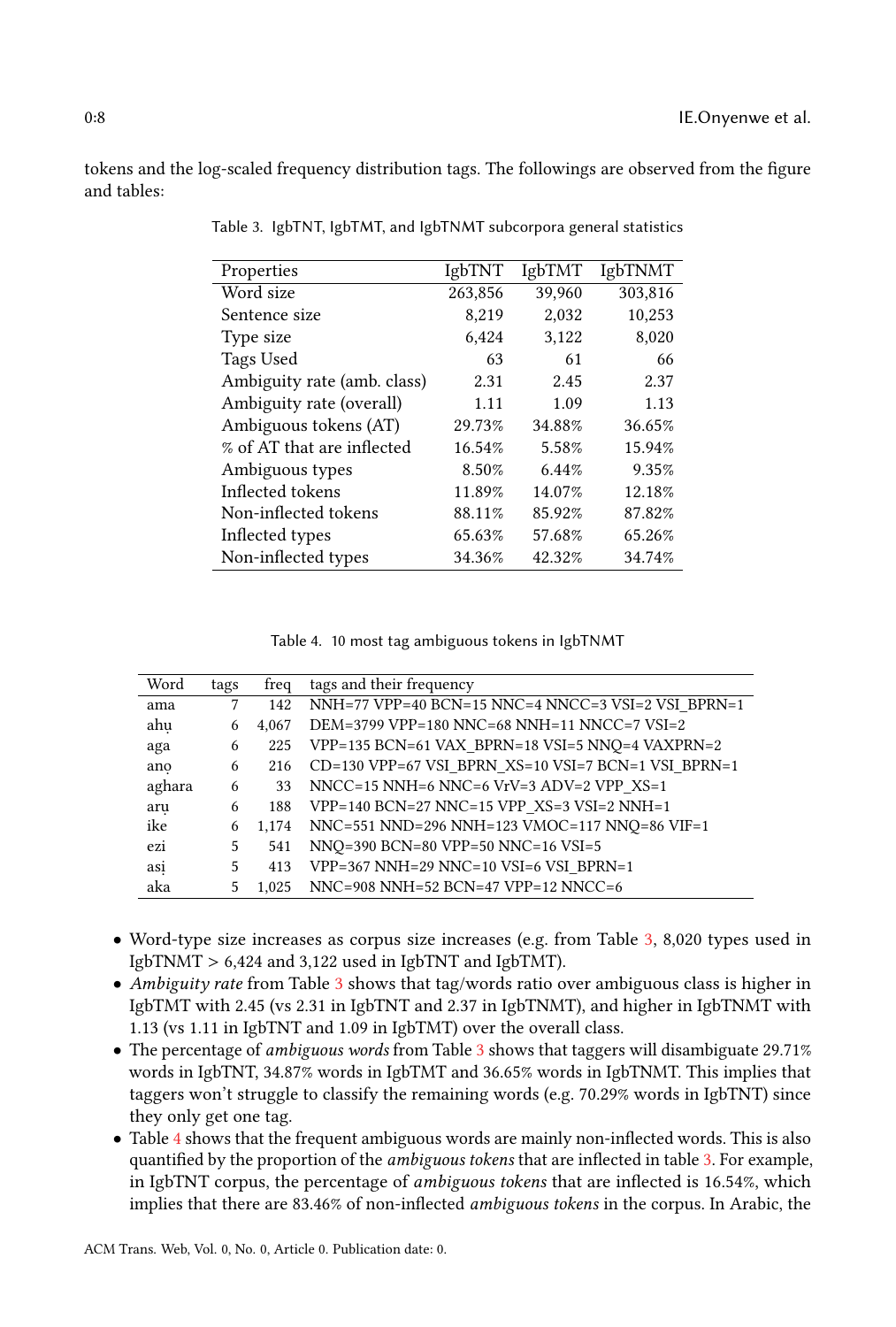<span id="page-8-0"></span>

Fig. 1. The log-scaled frequency distribution of tags

highest rate of ambiguity appeared at the stem level, but decreases with inflection, and even decreases further when clitics are added [\[1\]](#page-24-11). Also, [\[14\]](#page-24-12) reveal that the most frequent and ambiguous words in Northern Sotho are not morphologically-inflected. This indicates that the more ambiguous a word is, the more likely it is to have few/no suffixes, and to be more frequent.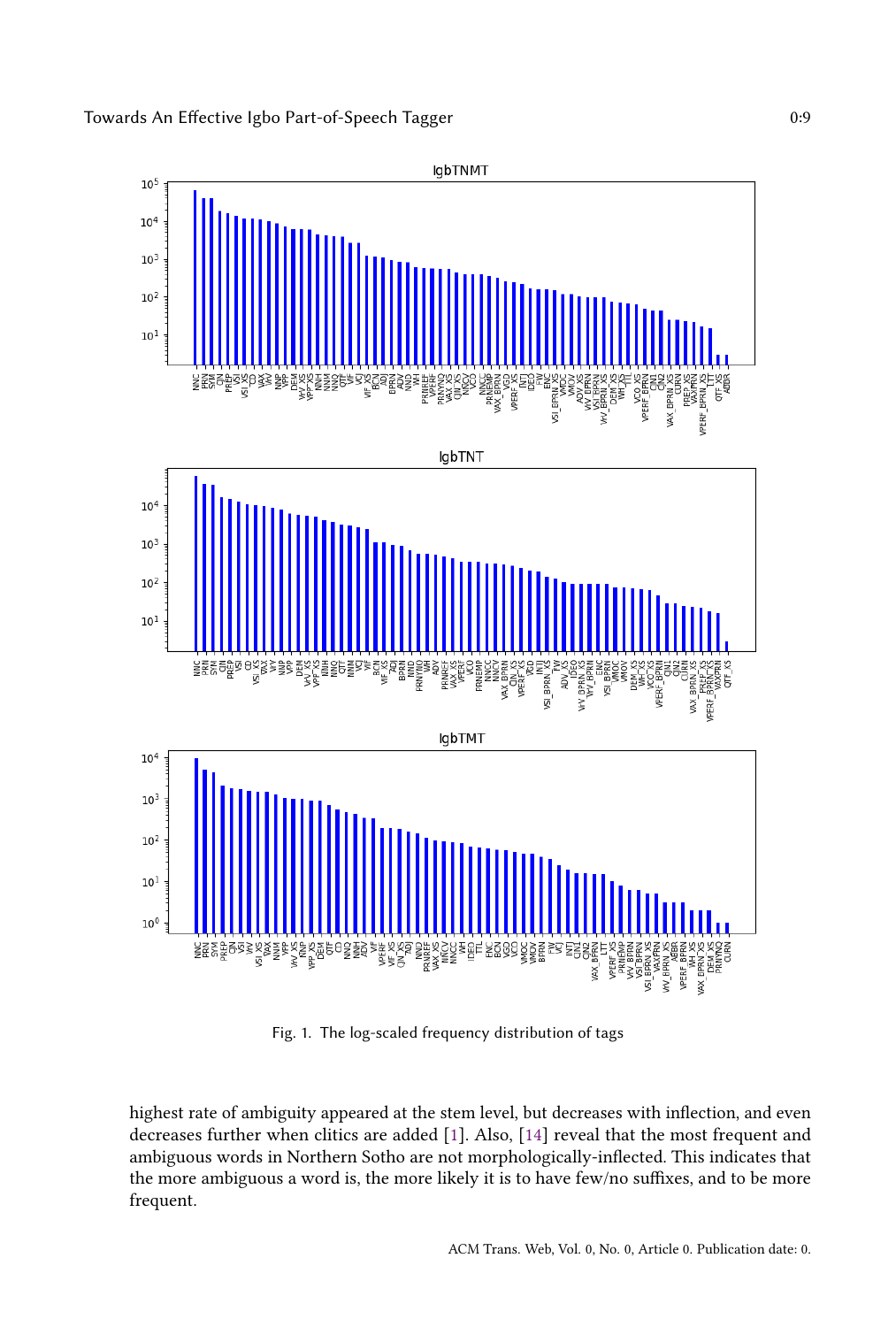- The rate of ambiguous types in IgbTNMT is higher than in each of IgbTNT and IgbTMT. This is because a type which is unambiguous in one or both corpora may be ambiguous in the combined corpus (IgbTNMT). For example, a word type ude appeared only with NNC tag in IgbTMT meaning "pomade", and only with tag  $\bold{NNH}$  complementing the verb -s $\mu^6$  $\mu^6$  in IgbTNT, so that it is unambiguous in both. In IgbTNMT, however, it would be classed as ambiguous, as would all of its occurrences, and hence also the higher rate of ambiguous words.
- The majority of word types in Igbo are *not inflected* while the majority of word types are inflected. Table [3](#page-7-0) shows that in IgbTNT inflected words account for only 11.89% of tokens, whilst accounting for 65.63% of types. Within IgbTNT, the non-inflected words account for 88.11% of tokens, but only 34.36% of types. Figure [1](#page-8-0) shows that tags with XS extension, for inflected words, have low frequency, and so are skewed on the right. These observations indicate that inflected words are one of the major constituents of the rare word set in Igbo.
- Table [4](#page-7-1) presents the frequency of  $w/t_i$  where w is an ambiguous word and  $t_i$  represents different tags of  $w$ . This is to show how often an ambiguous word occur given a tag in its ambiguous set. For example, "ahu. " is 93% a demonstrative (DEM), 4.43% as participle (VPP) and only 0.05% a simple verb (VSI). We used this information for automatic tagging analysis on identical words with more than 4 unique tags in section [7.2.](#page-12-0)

## 5.4 POS Tagger Selection and Implementation

Igbo is a language in which a single stem can combine with affixes in multiple different orders to produce variant word forms. The Igbo tagset used in this paper captured words that are morphologicallyinflected and non-inflected in the corpus. Taking cognizance of these facts, we chose tagging tools with the following criteria: taggers that are commonly used, have done well on tagging generally, and have parameters for word feature extractions.

Some existing taggers use starting and ending n length of letter sequences of each word as predictive features of words [\[5,](#page-24-6) [27\]](#page-25-11). For example,  $n = 4$  for negotiable will extract  $-able$  which Brants' TnT tagger will use to predict that *negotiable* is likely to be adjective in English. [\[30\]](#page-25-5) uses variable length suffixes up to a maximum length  $n$  for extracting word features such that  $n = 4$  for *negotiable* will generate [e,le,ble,able] feature list. These methods have worked well in languages like English and German whose derivational and inflectional affixes reveal much about the grammatical classes of words. However, it is uncertain how well they will perform in Igbo if not through testing them on the language corpus.

Table [5](#page-10-0) shows five selected tagging models used in this paper, and the tools that implement them. The unigram tagger is used to set the baseline accuracy scores which other taggers have to achieve. They are all supervised taggers and represent five types of taggers discussed in section [3.](#page-2-0) Since they are supervised taggers, a pre-tagged training corpus is required for the taggers' development. We used IgbTNT, IgbTMT, and IgbTNMT corpora for this purpose. To improve the word analysis powers of the taggers, word feature extraction length was set to  $n=5$  because the longest suffixes in Igbo are 5 in length. Furthermore, the taggers achieve best performance at this length<sup>[7](#page-9-1)</sup>

## 6 EXPERIMENT

Apart from testing the effectiveness of the existing tagging techniques on the Igbo corpus, we also justify why inflected words have their own tagset in the corpus. Given the aim of the Igbo tagset defined in section [5.1,](#page-5-1) we sought to develop a tagger that can better identify the distinctions

<span id="page-9-0"></span> $\frac{6}{1}$  isu ude "to breath heavily in pain"

<span id="page-9-1"></span> $7\,\rm{mT}$  and HunPOS accuracy scores at default length of 10 are 58.67% and 59.70% for unknown words in IgbTMT corpus, while at the length of 5 they scored 63.73% and 61.86% respectively.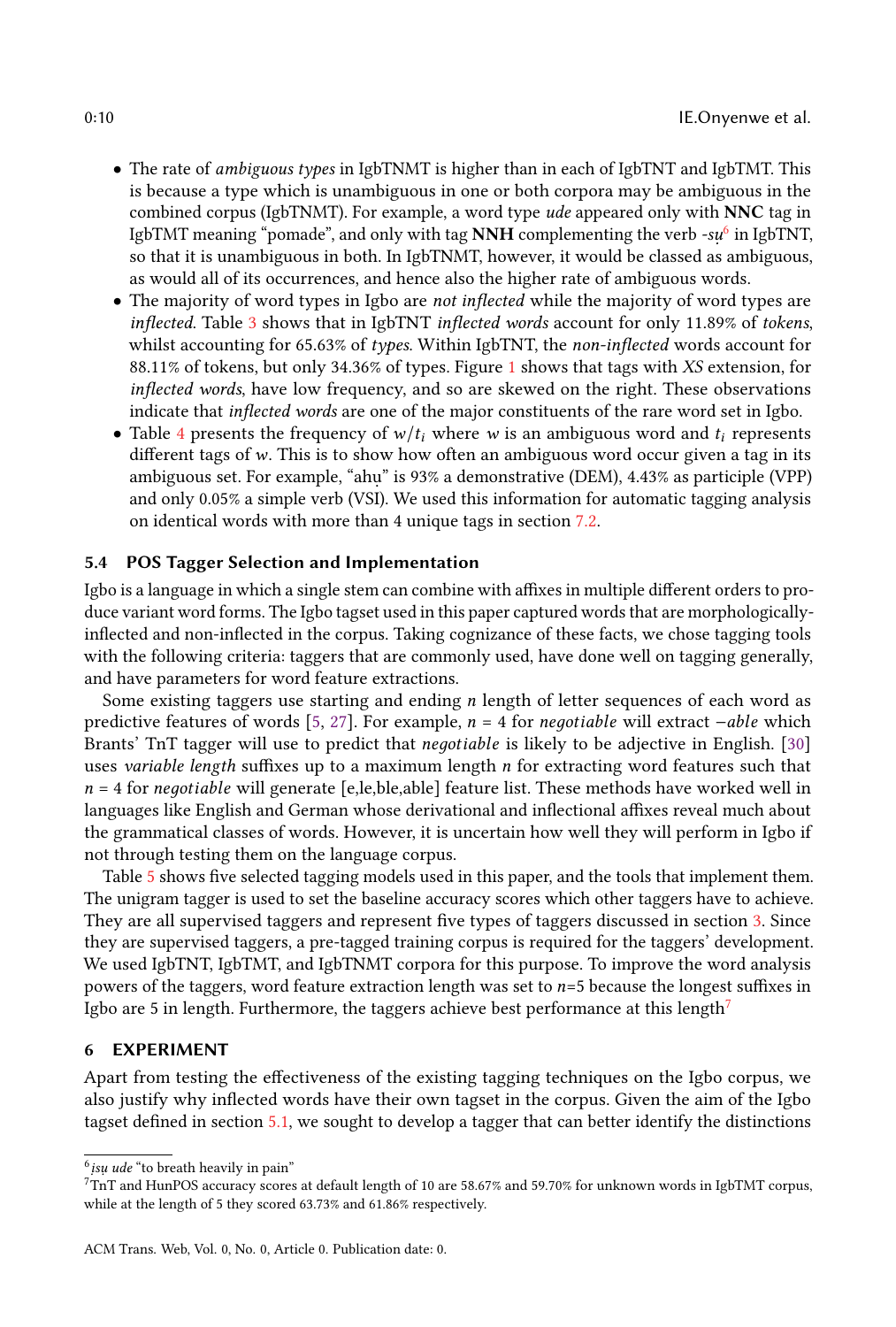<span id="page-10-0"></span>

| Tagger             | Type                                 | Tool                   |
|--------------------|--------------------------------------|------------------------|
| Baseline           | Unigram                              | Self Coded in Python   |
| $SLT^a$            | Maximum Entropy                      | <b>Stanford Tagger</b> |
| $TnT^b$            | Hidden Markov Model                  | <b>Brants Tagger</b>   |
| $H$ unPOS $^c$     | Hidden Markov Model                  | Hungarian Tagger       |
| EnTBL <sup>d</sup> | <b>Transformation-Based Learning</b> | FnTBL tagger           |
| $MBT^e$            | Similarity-Based Reasoning           | $TiMBLf$ tagger        |

Table 5. Chosen POS taggers

<sup>a</sup>Stanford Log-linear Tagger by [\[30\]](#page-25-5)

<sup>b</sup>Trigrams'n'Tags by [\[5\]](#page-24-6)

 $c$ Hungarian Part-of-Speech Tagger is a reimplementation of TnT by [\[13\]](#page-24-13)

 ${}^{d}$ Transformation-based learning in the fast lane. Brill's TBL [\[6\]](#page-24-4) reimplemented by [\[19\]](#page-25-6)

 $^e$  A memory-based part of speech tagger-generator by  $\left[ 10\right]$ 

<sup>f</sup>Tilburg Memory-Based Learner

between morphologically-inflected and non-inflected words in Igbo, which is a valuable step towards automated morphological segmentation of Igbo. Also, we investigate the justification of inflected words having their own tagset by removing morphologically-inflected marker XS from tags and training taggers on that set. Then we compare the results with the initial when tags have XS.

Furthermore, we performed both in- and out-of-domain testing of the trained taggers on the IgbTC corpus. The corpus was shared into two, we used the first part for the development and in-domain testing of taggers, and the second for out-of-domain testing. This is to practically discuss the performance of the trained taggers tagging similar and dissimilar texts in Igbo. Also, we want to find out how well taggers can identify morphologically-inflected words on a wide range of texts of the language given that new words are mostly formed through agglutination.

#### <span id="page-10-1"></span>6.1 Experimental Setup

We used cross-validation to estimate how accurately the developed taggers will perform in practice. Therefore in order to determine the average accuracies of each, we perform 10-fold cross validation on each of the IgbTNT, IgbTMT, and IgbTNMT subcorpora of the IgbTC corpus in Table [2.](#page-6-0) We used nine of the ten (90%) as a known tagged texts on which training was run, while the remaining 10% is an unknown but similar texts against which the trained taggers were tested for prediction. This is for the purpose of estimating the prediction power of the developed taggers. Taggers trained and tested on similar texts will predict better than when tested on dissimilar texts. The remaining subcorpora (ESSAY, POEM, STORY and NEWS) in Table [2](#page-6-0) are used later in this paper for out-of-domain testing.

Table [6](#page-11-0) shows the average sizes of training and testing data, and the ratios of unknown words. Unknown words arise as a result of words found in the training data that are not in the testing data due to cross-validation. A size of IgbTNT comparable to IgbTMT gives 3.38% unknown word ratio, which indicates that the IgbTMT unknown word ratio is due to its size.

#### PERFORMANCE EVALUATIONS

Using the metrics in section [4](#page-4-0) for calculating the taggers performance scores, we observe from the bar charts of Figure [2](#page-11-1) (SLT\_s, SLT\_sp, and SLT\_\* are discussed in section [7.1\)](#page-12-1) that all taggers could achieve an accuracy of 93.17% to 98.11% on the overall words, 7.13% to 83.95% on unknown words,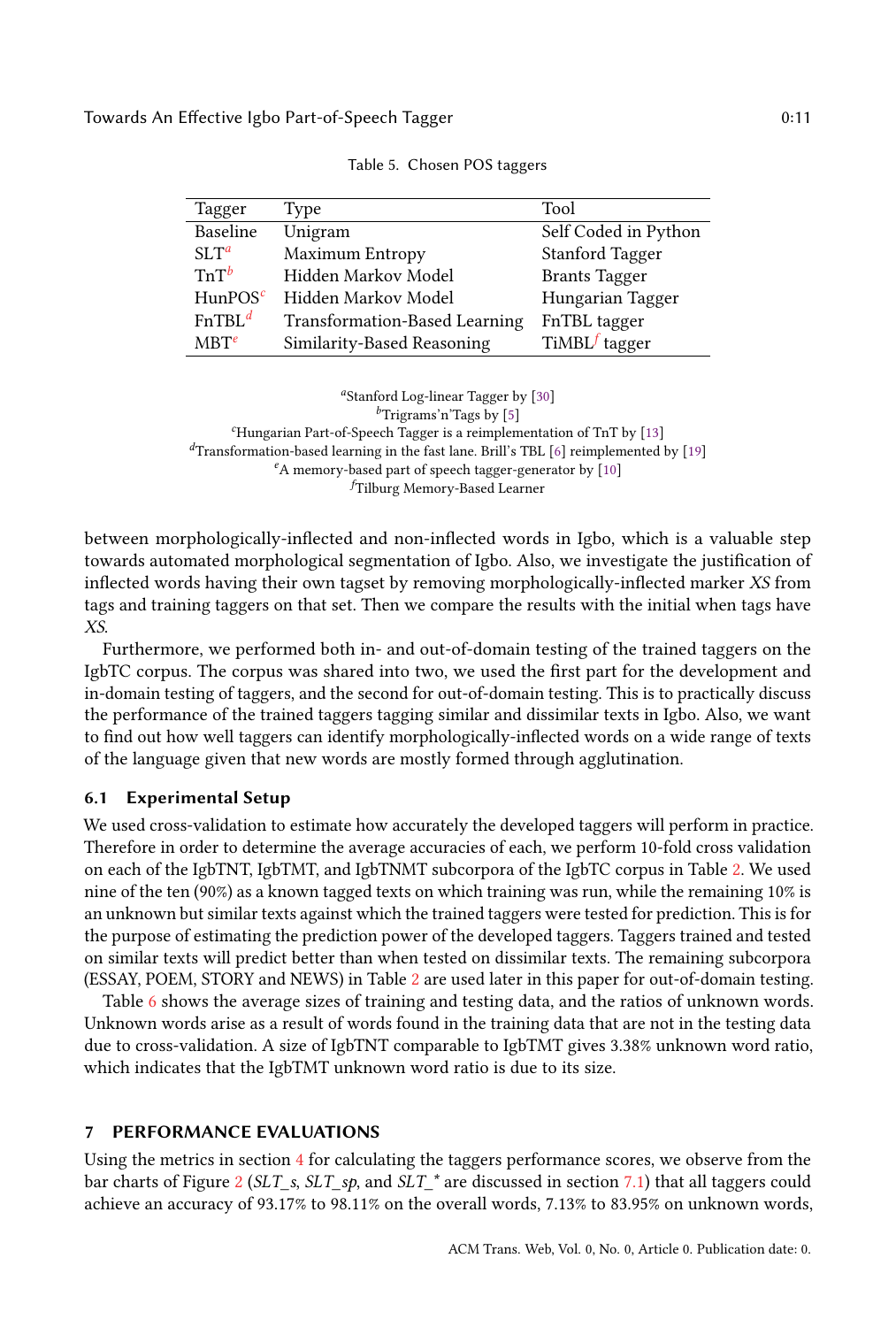<span id="page-11-0"></span>

| Corpus                | Train   |        |                 | Test Unknown Proportion of unknown words |
|-----------------------|---------|--------|-----------------|------------------------------------------|
|                       | size    |        | size word ratio | that are morph-inflected                 |
| <b>IgbTNT</b>         | 237,470 | 26.386 | 1.19%           | 77.42%                                   |
| IgbTMT                | 35,965  | 3.996  | 4.90%           | 68.37%                                   |
| $Ig$ b $TNMT$ 273,434 |         | 30,382 | 1.39%           | 74.91%                                   |

Table 6. Average statistics of the subcorpora used for the taggers development

and 88.02% to 97.46% on morph-inflected words. Unigram and MBT scored zero on the unknown morph-inflected words, while other taggers could achieve accuracy of 78.16% to 87.26%.

<span id="page-11-1"></span>

Fig. 2. Accuracy Scores of Taggers.

Ambiguous tokens in Table [3](#page-7-0) and the accuracy scores in Figure [2](#page-11-1) reveal that out of 29.73% ambiguous tokens in IgbTNT, MBT tagger correctly classified 22.90%, which is added to the 70.27%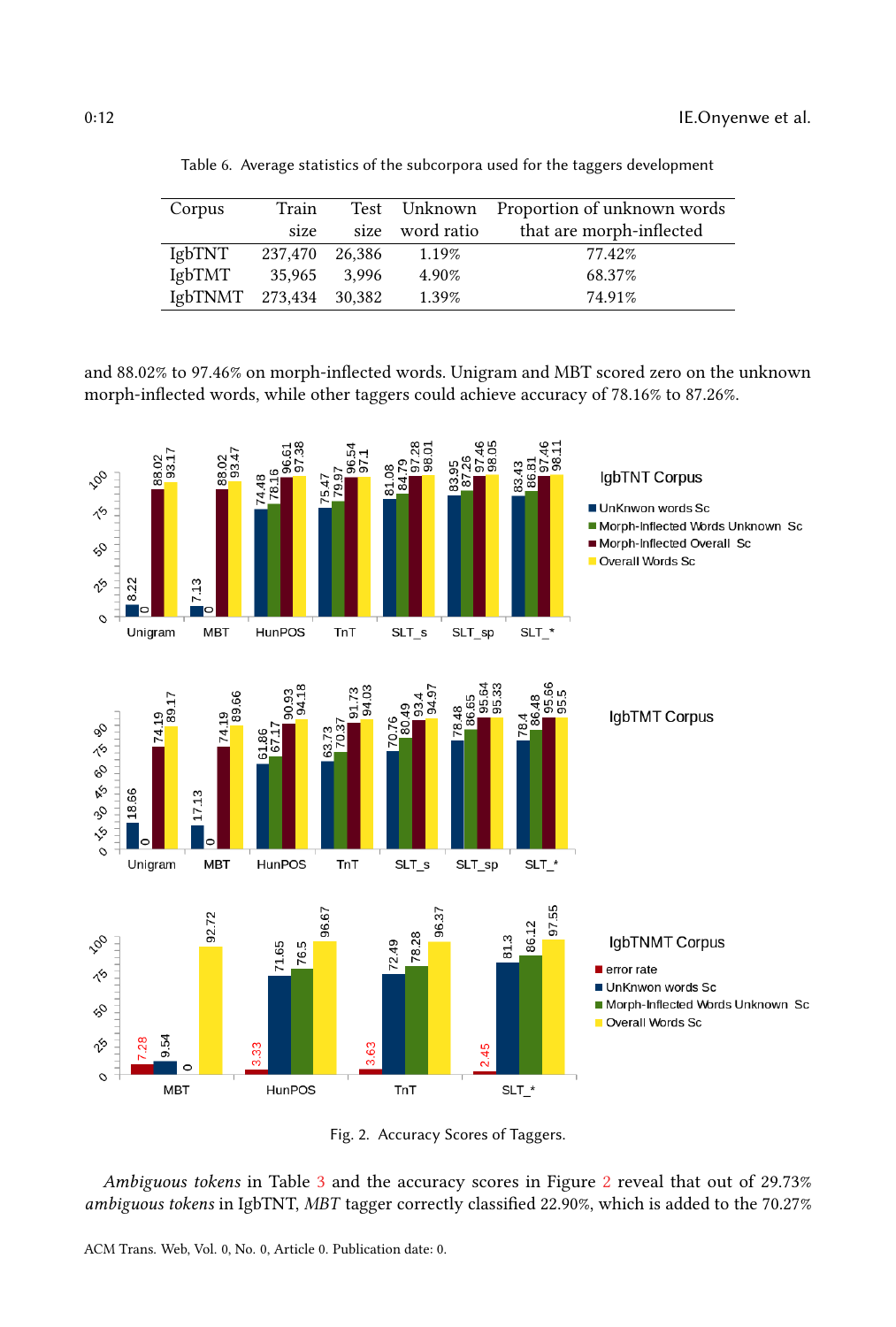tokens with only one tag, which all the taggers will get for free, to make the overall accuracy score. Also compare other taggers performance on disambiguating the *ambiguous tokens*. Accuracy scores in Figure [2](#page-11-1) reveal that the taggers overall performance scores are commendable but not good enough on the unknown words, especially those ones that are morpho-inflected. Generally, the overall scores are good despite the low performance of the taggers on the unknown words, which can be credited to the small size of the unknown words in the subcorpora.

# <span id="page-12-1"></span>7.1 Tagging Using Different Word Feature Settings

We split SLT tagging experiment into three variations, viz; SLT\_s means only suffix feature added,  $SLT$ <sub>-sp</sub> means suffix and prefix features added, and  $SLT$ <sup>\*</sup> means suffix, prefix and other features, such as *word shapes* $^8$  $^8$  added. From Figure [2,](#page-11-1) performance scores reveal that SLT performed best on the overall words when in  $SLT^*$  configuration, but performed best on the morph-inflected unknown words and unknown words when in SLT sp configuration. SLT s configuration negatively affects the general performance of the tagger. [\[30\]](#page-25-5) empirically observe that the prefix features for rare words have a net negative effect on the accuracies, and that its removal considerably increased the unknown and overall words accuracies in the Penn TreeBank English corpus. Conversely, SLT tagger's results using SLT\_sp configuration show that addition of prefix feature improved accuracy on the unknown words by 2.87%, 7.72% and 4.00%, which positively affects the overall accuracy in the Igbo corpora. This indicates that prefix in Igbo is a good predictive element despite the fact that it is a single character long. We observe that morph-inflected words with a prefix constitute 4.60% of IgbTNMT corpus.

# <span id="page-12-0"></span>7.2 Evaluating Taggers on Word Level Accuracy

We look at the performance of taggers based on the tags assigned to words with a high number of unique tags. We evaluated this using two most frequent words with a high number of unique tags. From Table [4,](#page-7-1) we selected top two words *ama* and *ahu*, and compute the confusion matrices of how the taggers classified them according to their unique tags.

Figure [3](#page-13-0) shows the resultant matrices, on top of each matrix are the truth tags while on the left side are the tags assigned by taggers. The word ama has seven unique tags and occurs less frequently compared with *ahu*. It is 54.23% NNH (an inherent noun complementing a verb) and  $0.70\%$  VSI\_BPRN (a simple verb that is pronoun bound). While  $ahu$  is 93.41% DEM and remaining 6.5[9](#page-12-3)% is distributed over other tags (NNC, NNCC<sup>9</sup>, NNH, VPP<sup>[10](#page-12-4)</sup>, VSI<sup>[11](#page-12-5)</sup>). MBT tagger classified all "ahu" as DEM since the frequency of "ahu" functioning as DEM is very high. Thus, for MBT classifying "ahu" as DEM, recall (R) is 100% and precision (P) lower at 93.41%<sup>[12](#page-12-6)</sup>, while in other labels, R and P are 0. Across all labels, R=P=A(accuracy)=93.41%. For SLT classifying "ahu" as DEM, R is 99.71%<sup>[13](#page-12-7)</sup> and P is 98.67%<sup>[14](#page-12-8)</sup> respectively, and across all labels P=R=A=98.24%<sup>[15](#page-12-9)</sup>. We observe from the computed matrices that tags that occur less frequently with *ama* and *ahu* are difficult to classify by taggers. None of the taggers correctly classified "ahu" as VSI since it occurs less frequently as

<span id="page-12-2"></span><sup>8</sup>Features used to represent the abstract letter pattern of a word by mapping lower-case letters to 'x', upper-case to 'X', numbers to 'd', and retaining punctuation [\[16\]](#page-24-14).

<span id="page-12-3"></span><sup>9</sup>Second pair of a multiwords noun complementing the first pair NNCV.

<span id="page-12-4"></span> $^{10}\mbox{Particle}$ 

<span id="page-12-5"></span><sup>&</sup>lt;sup>11</sup>Simple verb.

<span id="page-12-6"></span><sup>&</sup>lt;sup>12</sup>Using equation [2:](#page-4-1)  $\frac{93.41}{93.14+6.59}$ , where 93.41 is true positive (TP) and 6.59 is false positive (FP).<br><sup>13</sup>using equation [3:](#page-4-2)  $\frac{93.14}{93.14+6.59}$ , where 93.14 is TP and 0.27 is false negative (FN).<br><sup>14</sup>Using e

<span id="page-12-7"></span>

<span id="page-12-8"></span>

<span id="page-12-9"></span><sup>15</sup>Sum of diagonals in SLT matrix: 93.14+1.08+0.07+0.02+3.93+0.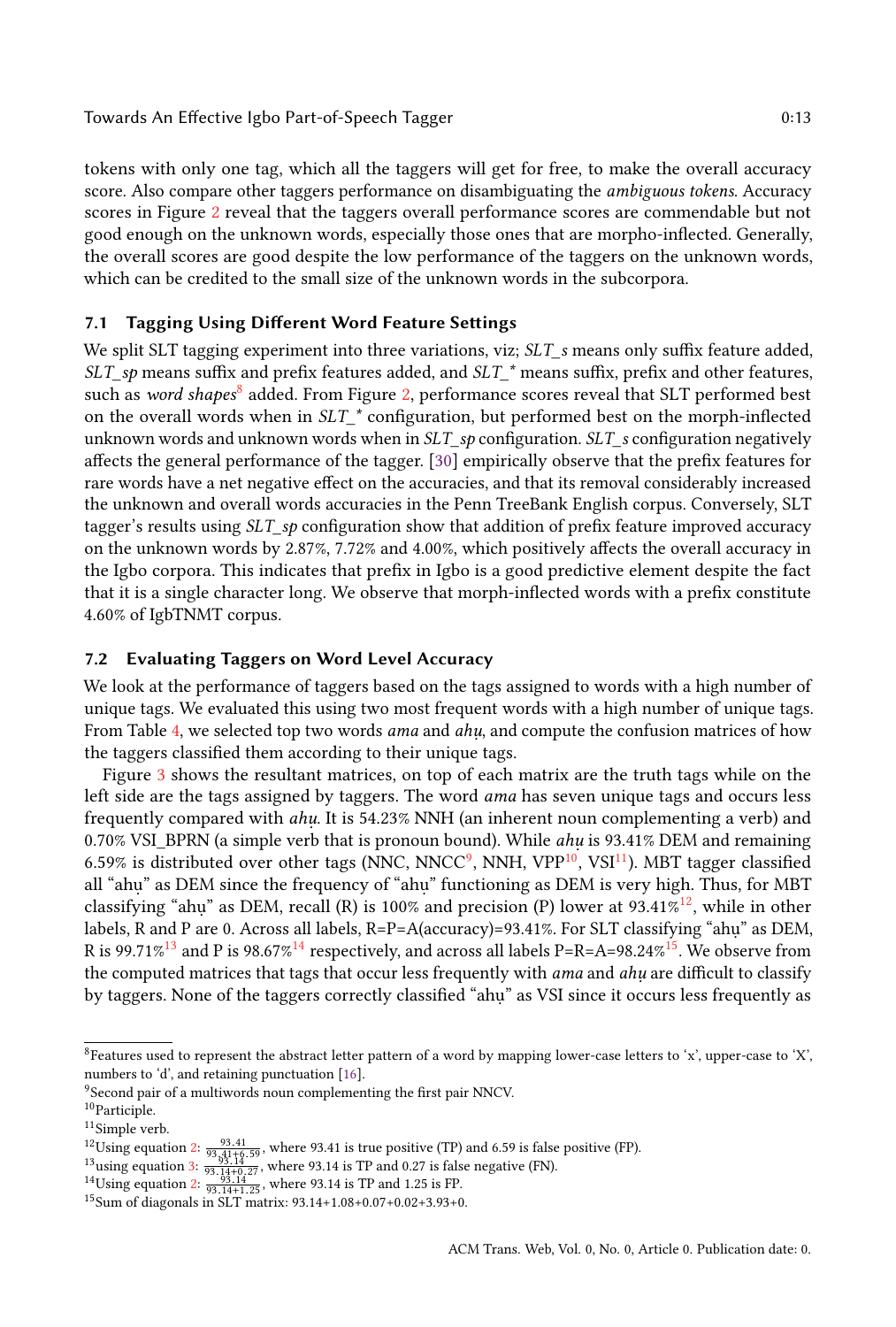|                          |                       |               | <b>MBT</b>    |                         |            |                          |                               |            |               |               | == MBT =====     |            |                          |                 |
|--------------------------|-----------------------|---------------|---------------|-------------------------|------------|--------------------------|-------------------------------|------------|---------------|---------------|------------------|------------|--------------------------|-----------------|
|                          | <b>DEM</b>            | <b>NNC</b>    | <b>NNCC</b>   | <b>NNH</b>              | <b>VPP</b> | <b>VSI</b>               |                               | <b>BCN</b> | <b>NNC</b>    | <b>NNCC</b>   | <b>NNH</b>       | <b>VPP</b> | <b>VSI</b>               | <b>VSI BPRN</b> |
| <b>BCN</b>               | ۰.                    | $ -$          | ٠.            | ۰.                      | ٠.         | $\overline{\phantom{a}}$ | <b>BCN</b>                    | ٠.         | ٠.            | - -           | ٠.               | ٠.         | --                       | 0.70            |
| DEM                      | 93.41                 | 1.67          | 0.17          | 0.27                    | 4.43       | 0.05                     | <b>NNC</b>                    |            | - -           |               | - -              | - -        | $-$                      | ٠.              |
| <b>NNC</b>               | $\sim$ $\sim$         | ٠.            | ٠.            | ٠.                      | ٠.         | $\sim$ $\sim$            | <b>NNCC</b>                   | ٠.         | ٠.            |               |                  | ٠.         |                          | ٠.              |
| <b>NNCC</b>              | $ -$                  | - -           |               |                         |            | $-$                      | <b>NNH</b>                    | 9.86       | 2.82          | 2.11          | 54.23            | 28.17      | 1.41                     | ٠.              |
| <b>NNH</b>               | - -                   |               | ٠.            |                         |            | - -                      | <b>VPP</b>                    | ٠.         | ٠.            | - -           | $ -$             | ٠.         | ٠.                       | . .             |
| <b>VPP</b>               | $ -$                  |               |               |                         |            | $ -$                     | <b>VSI BPRN</b>               | 0.70       | ٠.            |               |                  |            |                          | --              |
|                          |                       |               | <b>HunPOS</b> |                         |            |                          |                               |            |               |               | $==$ HunPOS $==$ |            |                          |                 |
|                          | <b>DEM</b>            | <b>NNC</b>    | <b>NNCC</b>   | <b>NNH</b>              | <b>VPP</b> | <b>VSI</b>               |                               | <b>BCN</b> | <b>NNC</b>    | <b>NNCC</b>   | <b>NNH</b>       | <b>VPP</b> | <b>VSI</b>               | <b>VSI BPRN</b> |
| <b>BCN</b>               | $\sim$ $\sim$         | $\ddotsc$     | ٠.            | ٠.                      | ٠.         | ۰.                       | <b>BCN</b>                    | 2.11       | $\sim$ $\sim$ | ۰.            | $\sim$ $\sim$    | ٠.         | 0.70                     | 0.70            |
| <b>DEM</b>               | 93.12                 | 0.74          | 0.07          | 0.20                    | 0.47       | 0.02                     | <b>NNC</b>                    | 2.11       | 0.70          | ٠.            | $ -$             | ٠.         | 44                       | ٥.              |
| <b>NNC</b>               | 0.05                  | 0.79          | $\sim$ $\sim$ | 0.02                    | 0.02       | $\sim$ $\sim$            | <b>NNCC</b>                   | ۰.         | ٠.            | 2.11          | ٠.               | ٠.         | ٠.                       | ٠.              |
| <b>NNCC</b>              | $\sim$ $\sim$         | 0.02          | 0.10          | $\sim$                  | $\ddotsc$  | $\ddotsc$                | <b>NNH</b>                    | 5.63       | 1.41          | $\sim$        | 54.23            | ٠.         | $\overline{a}$           | ٠.              |
| <b>NNH</b>               | 0.05                  | 0.05          | ۰.            | $\sim$ $\sim$           | ۰.         | $\sim$ $\sim$            | <b>VPP</b>                    | ٠.         | 0.70          | ٠.            | ٠.               | 28.17      | 0.70                     | ٠.              |
| <b>VPP</b>               | 0.20                  | 0.07          | ٠.            | 0.05                    | 3.93       |                          | 0.02 VSI BPRN                 | 0.70       | ٠.            | - -           |                  |            |                          | - -             |
|                          |                       |               | <b>TnT</b>    | ================        |            |                          |                               |            |               | ==            | $TnT =$          |            |                          |                 |
|                          | <b>DEM</b>            | <b>NNC</b>    | <b>NNCC</b>   | <b>NNH</b>              | <b>VPP</b> | <b>VSI</b>               |                               | <b>BCN</b> | <b>NNC</b>    | <b>NNCC</b>   | <b>NNH</b>       | <b>VPP</b> | VSI                      | <b>VSI BPRN</b> |
| <b>BCN</b>               |                       | - -           | - -           | $ -$                    | ٠.         | ۰.                       | <b>BCN</b>                    | ٠.         | ٠.            | --            | ٠.               | ٠.         | - -                      | 0.70            |
| <b>DEM</b>               | 93.29                 | 1.11          | 0.07          | 0.27                    | 0.61       | 0.02                     | <b>NNC</b>                    | ٠.         | - -           | ٠.            | ٠.               | - -        |                          | ٠.              |
| <b>NNC</b>               | $\sim$ $\sim$         | 0.52          | $\ddotsc$     | ٠.                      |            | $\ddotsc$                | <b>NNCC</b>                   | ٠.         | $-$           | 2.11          | ٠.               | ٠.         | ٠.                       | ٠.              |
| <b>NNCC</b>              | $\sim$ $\sim$         | 0.02          | 0.10          | ٠.                      | ٠.         | $\sim$ $\sim$            | <b>NNH</b>                    | 9.86       | 2.82          | $\sim$        | 54.23            | 0.70       | 1.41                     | --              |
| <b>NNH</b>               | 0.02                  | $\sim$ $\sim$ | ۰.            | - -                     | ٠.         | $-$                      | <b>VPP</b>                    |            | - -           |               |                  | 27.46      |                          | . .             |
| <b>VPP</b>               | 0.10                  | 0.02          | $\sim$        | $\sim$                  | 3.81       |                          | 0.02 VSI BPRN                 | 0.70       | ٠.            |               |                  | ٠.         | $ -$                     | - -             |
|                          |                       |               | <b>SLT</b>    | ======================= |            |                          |                               |            |               |               | ==== SLT ======= |            |                          |                 |
|                          | <b>DEM</b>            | <b>NNC</b>    | <b>NNCC</b>   | <b>NNH</b>              | <b>VPP</b> | <b>VSI</b>               |                               | <b>BCN</b> | <b>NNC</b>    | <b>NNCC</b>   | <b>NNH</b>       | <b>VPP</b> | <b>VSI</b>               | <b>VSI BPRN</b> |
| <b>BCN</b>               | ٠.                    | $\ddotsc$     | ٠.            | $-$                     | ٠.         | ۰.                       | <b>BCN</b>                    | 9.15       | ٠.            | ۰.            | ٠.               | ٠.         | 0.70                     | 0.70            |
| <b>DEM</b>               | 93.14                 | 0.49          | 0.10          | 0.15                    | 0.49       | 0.02                     | <b>NNC</b>                    | ٠.         | 2.82          | $\sim$ $\sim$ | ٠.               | 0.70       | $\overline{\phantom{a}}$ | ٠.              |
| <b>NNC</b>               | 0.20                  | 1.08          |               | 0.10                    |            | $\sim$ $\sim$            | <b>NNCC</b>                   | ٠.         | --            | 2.11          | ٠.               | $\sim$     | $ -$                     | ٠.              |
| <b>NNCC</b>              | $\sim$ $\sim$         | 0.02          | 0.07          | $\sim$ $\sim$           | ٠.         | $\sim$ $\sim$            | <b>NNH</b>                    | ٠.         | - -           |               | 54.23            | $\sim$     | ٠.                       | - -             |
|                          |                       |               |               |                         |            |                          |                               |            |               |               |                  |            |                          |                 |
| <b>NNH</b><br><b>VPP</b> | $\sim$ $\sim$<br>0.07 | 0.07          | ۰.            | 0.02<br>$\sim$ $\sim$   | ٠.<br>3.93 | $\sim$ $\sim$<br>0.02    | <b>VPP</b><br><b>VSI BPRN</b> | 0.70       | ٠.            | - -           | ٠.               | 27.46      | 0.70                     | ٠.              |

<span id="page-13-0"></span>

Fig. 3. Confusion matrices of tagging errors made by the taggers on some words with high number of unique tags. SLT in this figure is  $SLT$ <sup>\*</sup>

VSI. SLT tagger's overall performance is better than other taggers except where HunPOS scored  $28.17\%$ <sup>[16](#page-13-1)</sup> in classifying *ama* as VPP, while MBT is least performing tagger.

## 7.3 Most Frequent Tagging Errors and Language-Specific Challenges

Taggers are evaluated by tag type error that occurs when tag  $t_1$  is proposed by tagger but  $t_0$  is the correct tag. Illustrating this with IgbTNMT test corpus, the total number tags where SLT tagger proposed  $t_1$  instead of  $t_0$  is 7,458, which when divided by total number of words in IgbTNMT is 2.45% (compare with error rate in Figure [2\)](#page-11-1). Table [7](#page-14-0) shows the distributions of the most common tagging errors by the selected taggers.

Observe that "NNC>NNH" (mistagging NNC as NNH) or "NNH>NNC" (mistagging NNH as NNC) are the top rank error types in most of the lists of different tagging errors from Table [7.](#page-14-0) This is caused by the verbal complex structure (VCS) of the language property we have discussed in section [2.1.](#page-1-5) The VCS of the language is made up 2 parts, namely verbal and noun complement components. The noun complement completes the meaning of the verb that it complements, and can be found immediately adjacent to the verb or several words away. Also, the noun complement can function as other noun classes (mostly NNC) if found on it's own. We observe that most of the tagging errors are due to language specific challenges which are discussed in the following sections.

7.3.1 NNC Tag Type Error. The most common error is related to the distinction between Common Nouns (NNC) and Noun Inherent Complement (NNH), Noun Number Marking (NNM), Noun

<span id="page-13-1"></span><sup>16</sup>That is 100% recall for MBT and HunPOS.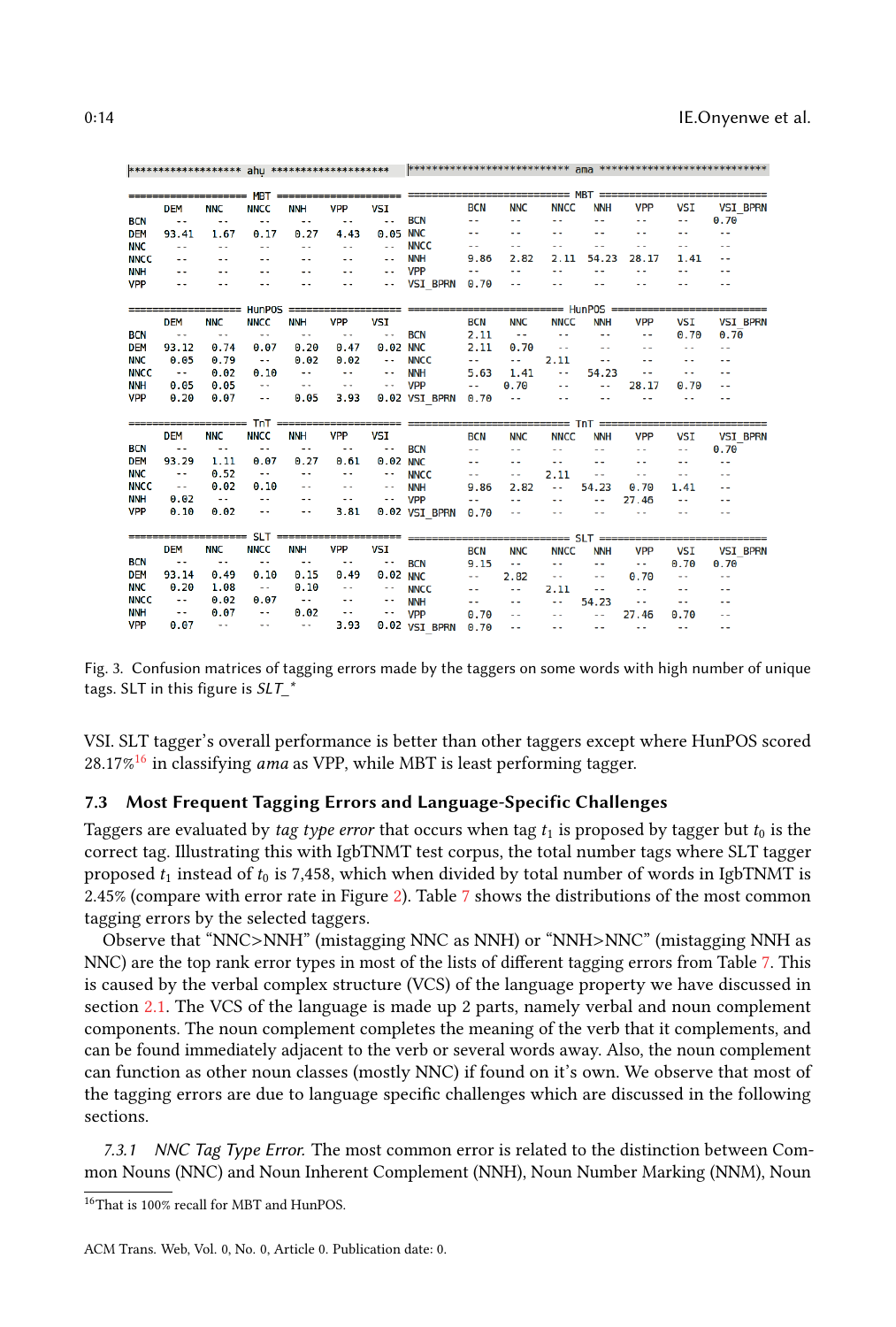<span id="page-14-0"></span>

| <b>SLT</b>                  |        | TnT                          |        | HunPOS        |        |
|-----------------------------|--------|------------------------------|--------|---------------|--------|
| $t_0 > t_1^a$               | Error  | $t_0 > t_1^{-b}$             | Error  | $t_0 > t_1^c$ | Error  |
|                             |        | <b>NNC Tag Type Error</b>    |        |               |        |
| NNC > NNH                   | 0.219% | NNC > NNH                    | 0.498% | NNC > NNH     | 0.479% |
| NNC > NNM                   | 0.088% | NNC>NNM                      | 0.176% | NNC > NNM     | 0.151% |
| NNC > CIN                   | 0.037% | NNC > NND                    | 0.076% | NNC > CIN     | 0.064% |
| Total error <sup>d</sup>    | 0.484% |                              | 1.075% |               | 1.019% |
| NNH and PRN Tags Type Error |        |                              |        |               |        |
| NNH>NNC                     | 0.313% | PRN>DEM                      | 0.276% | NNH>NNC       | 0.232% |
| NNH>NNO                     | 0.015% | PRN>BPRN                     | 0.026% | NNH>NNO       | 0.014% |
| NNH>NND                     | 0.008% | PRN>PRNYNO                   | 0.009% | NNH>NND       | 0.012% |
| Total error                 | 0.343% |                              | 0.320% |               | 0.276% |
|                             |        | NNH and PREP Tags Type Error |        |               |        |
| PREP > CIN                  | 0.127% | NNH>NNC                      | 0.261% | PREP>CIN      | 0.183% |
| PREP>VSIXS                  | 0.013% | NNH>NND                      | 0.016% | PREP>VSI XS   | 0.031% |
| PREP>VrV XS                 | 0.003% | NNH>NNO                      | 0.015% | PREP>VrV XS   | 0.008% |
| Total error                 | 0.146% |                              | 0.315% |               | 0.224% |
| Overall total <sup>e</sup>  | 2.45%  |                              | 3.63%  |               | 3.33%  |

Table 7. Top most frequent tagging error made by taggers

<sup>a</sup>the total number tags where SLT tagger proposed  $t_1$  instead of  $t_0$  is 7,458. <sup>b</sup> the total number tags where TnT tagger proposed  $t_1$  instead of  $t_0$  is 11,028.<br>he total number tags where HupPOS tagger proposed  $t_1$  instead of  $t_2$  is 10.11 <sup>c</sup> the total number tags where HunPOS tagger proposed  $t_1$  instead of  $t_0$  is 10,119.  ${}^{d}$ Total errors: tag  $t_1$  is proposed by tagger instead of correct tag NNC.

<sup>e</sup>Summation of total errors. This is equivalent to *error rate* =  $1 - Accuracy * 100$ .

Adverbial (NND), and Conjunction (CJN). This error accounts for 0.484% of 2.45% tagging errors made by SLT, 1.075% of 3.63% tagging errors made by TnT, and 1.019% of 3.33% tagging errors made by HunPOS (see Table [7\)](#page-14-0).

A noun is regarded as NNC if

- $\bullet$  it is explicitly marked as such in the lexicon: e.g., uwa 'earth', ala 'ground', eluigwe 'heaven/sky',
- $\bullet\,$  it is marked as NNC when it is not acting as a verb complement: e.g.,  $egwu$  'dance/fear',  $osp$ 'run', etc.
- it is a nominalized noun which involves the formation of nouns from verbs and its sense is complete without requiring an inherent noun complement [\[23\]](#page-25-2): e.g., ikesa 'to separate' nominalized as nkesa 'separation', icheta 'to remember' nominalized as ncheta 'remembrance', etc.
- it is not acting to make a noun to become plural or singular in form or number: e.g., ndi . 'people', nwa 'son', umu 'children', etc.

A noun is regarded as NNH if

 $\bullet\,$  it is marked as NNH because it completes the sense of a verb (verb complement): e.g.,  $ig\mu/Verb$ egwu/NNH 'to sing', *itu/Verb egwu/NNH* 'to fear', etc.

A noun is regarded as NNM if

• it is acting to singularize or pluralize a noun. Igbo nouns are not inflected for numbers. Rather, there are words that when preceding a noun modify it to singular or plural [\[23\]](#page-25-2): e.g., *ndi* Nigeria 'Nigerians', nwa nwoke 'a son', umu nwoke 'sons', etc.

A noun is regarded as NND if

• it is found in the noun slot of a noun phrase and may be used immediately after these verbs  $b\mu$ , ji and  $di$  [\[12,](#page-24-15) [23\]](#page-25-2) and are not found in the adverbial slots or elsewhere in the sentence: e.g., *nwayoo* 'slowly', etc.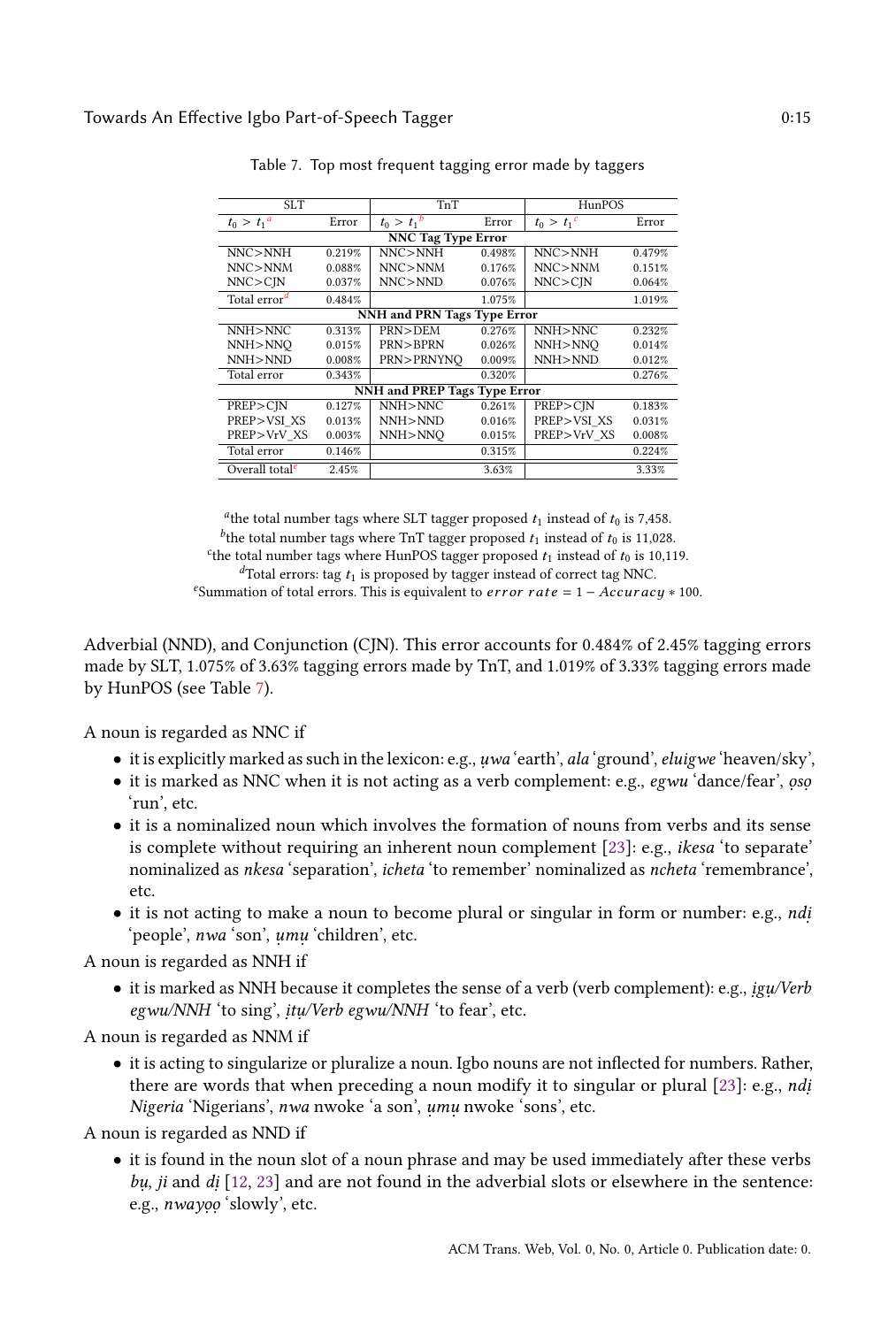7.3.2 NNH Tag Type Error. This is another common error that is related to the mistagging of NNH to be NNC, Qualificative Noun (NNQ), and NND. This error accounts for 0.343% of 2.45% tagging errors made by SLT, 0.276% of 3.33% tagging errors made by HunPOS, and 0.315% of 3.63% tagging errors made by TnT (see Table [7\)](#page-14-0). The properties of NNH and NND tags have been discussed.

A noun is regarded as NNQ if

 $\bullet\,$  used after the verb  $di.$  These are nouns that are inherently semantically descriptive. They have been frequently called adjectives but don't have full properties of an adjective [\[12,](#page-24-15) [23\]](#page-25-2): ogologo 'tall/height/long', obosara 'wide/spread', etc.

7.3.3 PRN Tag Type Error. Another common error found is related to the mistagging of pronoun (PRN) to be demonstrative (DEM), Bound Pronoun (BPRN), and Pronoun Yes/No Question (PRNYNQ). This error accounts for 0.320% of 3.63% tagging errors made by TnT.

A word is regarded as PRN if

- $\bullet$  it represents first, second and third person:  $a/e$  'impersonal pronoun',  $i/i$  'you',  $o/o$  'she/he', m/mu T, etc.
- it is not bounded to the prefixes  $a/e$  attached to a verb:  $m/PRN$  na-abia 'I am coming'.

A word is regarded as DEM if

- $\bullet$  it is used after the nominals. There are only two deictics:  $a$  'this' and  $ahu$  'that'.
- A word is regarded as BPRN if
	- it is a pronoun that is bound to the vowel prefixes  $a/e$  attached to a verb: Ana m/BPRN abia 'I am coming'. Here m is bound to the a in Ana.

A word is regarded as PRNYNQ if

• it is a question that returns YES or NO answer and the sentence ends with '?':  $\dot{m}/PRNYNO$ ga-abia? 'will I come?', ò nwere ike iso m wee bia? 'can she/he come with me?', etc.

7.3.4 PREP Tag Type Error. This type of error is related to the mistagging of preposition (PREP) to be conjunction (CJN), Simple Verb that is morpologically-inflected (VSI\_XS), and active or stative verbs that are morpologically-inflected (VrV\_XS). This error accounts for 0.146% of 2.45% tagging errors made by SLT and 0.224% of 3.33% tagging errors made by TnT.

A word is regarded as PREP if

• it takes a noun or pronoun as its nominal complement and not acting as a verb: e.g.,  $na/n'$  'in, on, under, over', banyere/gbasara 'about/concerning', site 'through', tupu 'before/until', maka 'for'. For example, *o kwuru okwu banyere ya* 'she/he spoke about her/him', *o biara tupu ozi ya* erute ebe a 'He came before his message got here', etc.

A word is regarded as CJN if

• it functions as a co-rodinator or sub-ordinator or correlative: e.g., na 'and', nakwa 'and also', mgbe 'when', ma ... ma ... 'both ... and ...' (ma nwoke ma nwanyi 'both man and woman'), etc.

A word is regarded as VSI\_XS if

 $\bullet\,$  it is a simple verb that is morpologically-inflected: e.g.,  $gbakwa~egwu$  'dance also',  $biakwa$ 'come also', etc.

A word is regarded as VrV\_XS if

• it is an active or stative verb that is morpologically-inflected. rV means letter 'r' and vowel. When it is attached to an active verb, it expresses simple past or attached to a stative verb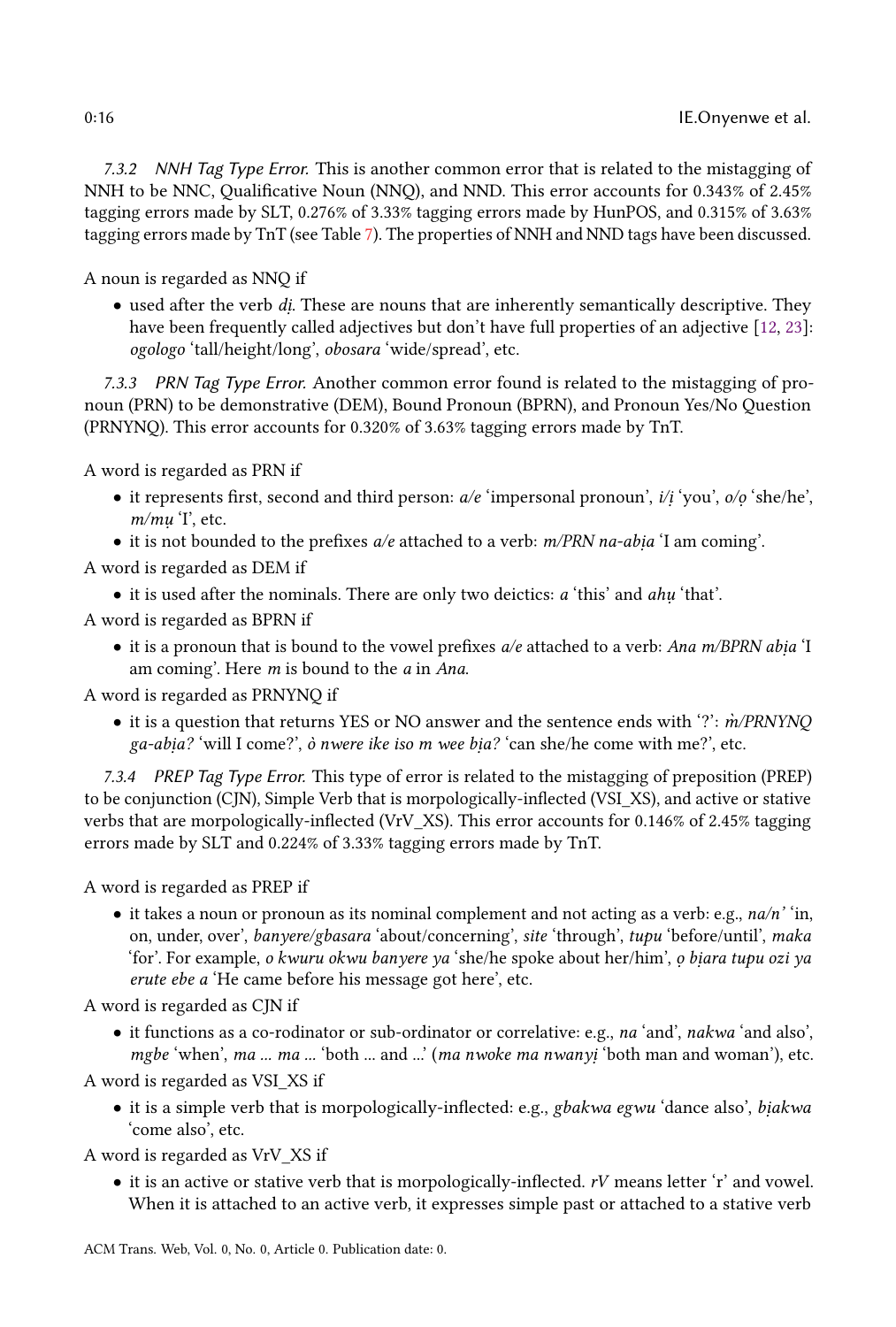to express stative meaning: e.g., *banyere 'entered' (nwoke ahu banyere n'ulo ya '*that man entered his house'), mara mma 'is beautiful', etc.

This evaluation discusion can be viewed as a sort of guiding principles that are valuable for further development. The most common errors can be viewed as a target-oriented way for future developers investing their time in a maximally effective manner.

# 7.4 Justification of Morph-Inflected Words XS Tagset

The tags used in the Tagged Igbo Corpus (IgbTC) are in two parts, viz; tags with morphologicallyinflected (morph-inflected) marker XS to identify morph-inflected words and tags without XS to identify words not morph-inflected. To justify the use of XS marker, we performed tagging on IgbTNT subcorpus of IgbTC without the tags having XS using the SLT tagger , then compared the results with when the tags have XS. IgbTNT contains 63 tags with 21 of them having the form  $t$  XS, where  $t$  is the tag and XS is maker to indicate morph-inflected. The SLT tagger was set to use suffix, prefix and other features, such as word shapes in this tagging experiments (see  $SLT^*$  in section [7.1\)](#page-12-1).

There are four variations of experiment we conducted in this section. The following itemized points and figure [4](#page-17-0) explain the variations and their results.

- +XS means that SLT tagger was trained, tested, and evaluated on the subcorpus without removing XS from the tags. The accuracy score of  $+$ **XS** in figure [4](#page-17-0) is the same as the accuracy score of SLT in figure [2](#page-11-1) on IgbTNT.
- -XS1 means that we removed XS from the tags in IgbTNT subcorpus. This reduced the 63 tags of the subcorpus to 42 tags. Then, SLT tagger was trained and tested on the subcorpus based on 90%:10% cross validation, the evaluation was carried out on the SLT's test results. Results on Figure [4](#page-17-0) show that the ratio of tags per word reduced by 0.05 over the ambiguous class, 0.02 on the overall, and word ambiguity percentage ratio reduced by 0.12%. The accuracy scores on the unknown and overall words generally increased. For example, the SLT's accuracy scores increased by 5.23% and 0.09% on the unknown and overall words.
- -XS2 means that we trained and tested SLT tagger on the subcorpus, then removed the XS from the tags in the SLT's test result. There are 63 tags in the test result before removing XS and 42 tags after removing XS. We carried out evaluation on the test result with 42 tags, and then compared the accuracy scores on  $-XS2$  and  $+XS$ . We observed that the accuracy scores increases when XS is removed from the SLT's test result, which is *almost* equivalent to -XS1 when XS is removed from the corpus before training and testing SLT on the subcorpus. Therefore, we can decide to ignore morph-inflected words having their own XS tagset or to retain it, since both approaches deliver good accuracy scores. But +XS gives extra information about the morphological parts of the language which makes the Igbo corpus to be more informative.
- In Coarse Grain, we mapped down the 63 tags used in the subcorpus to 15 course-grain tags designed for Igbo. Then, we trained, tested and evaluated SLT on the subcorpus with 15 tags (no XS). Results on Figure [4](#page-17-0) show that the ratio of tags per word reduced by 0.25 and 0.08 over the ambiguous and overall classes, and the word ambiguity percentage ratio reduced by 11.61%. The accuracy scores on the unknown words, known words, and overall words generally increased. For example, the SLT's accuracy scores increased by 11.46% (unknown words), 1.08% (known words) and 1.20% (overall) respectively.

The increase in the accuracy scores as a result of different sizes of tagset used in this experiment is not surprising. It has been discussed in the literature that the smaller the tagset the more accurate is the tagging performance of the taggers [\[2,](#page-24-16) [11\]](#page-24-17). That means that there are fewer cases of ambiguous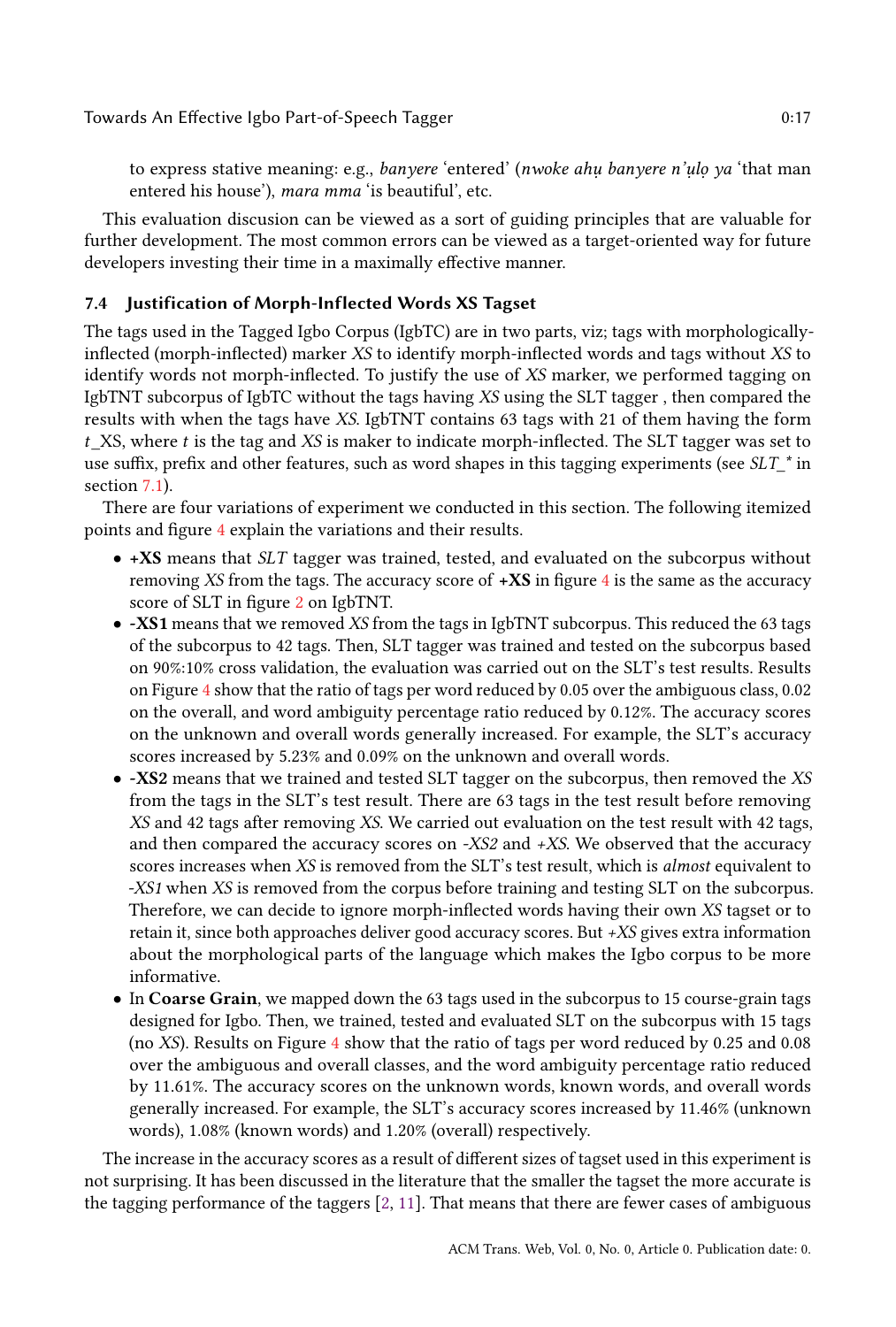<span id="page-17-0"></span>

Fig. 4. Accuracy Scores of Taggers.

words, which implies that the percentage of unambiguous words will increase. However, if we are to trade-off developing more informative tagged corpus to accuracy, the trivial and uninformative tagged corpus containing a tag 'WORD' for identifying whether a token is a word or not would be optimal. It is important that most (if not all) the grammatical key player-words are assigned tags based on the grammatical role they play in a sentence. For example, if we decide to do away with the XS, the goal of capturing the morph-inflected words, which also are part of the Igbo grammar will be defeated. Capturing morph-inflected words is one of the key points towards performing full-scale computational morphology in Igbo.

# 7.5 Tagging Morphologically-Complex Words

One of the major aims of this work is to develop a tagger that will capture a good number of morphologically-inflected words in Igbo, as a step towards further morphological analysis. Regarding the standard POS taggers that we have investigated, Figure [2](#page-11-1) shows their poor performance on the previously unseen words, and Table [6](#page-11-0) shows that morphologically-complex words are dominant amongst the previously unseen words, e.g. with 74.91% of the previously unseen words in IgbTNMT being morphologically-inflected. This is because in Igbo, a stem can combine with affixes in multiple different orders to form different word variants. For example, the word bu occurred 3794 times as a word and 2579 times as a morph-inflected words (e.g., *buru-1008, bukwa-124, burukwa-108,* abukwa-27, aburukwa-2, burukwanu-2, etc). This productivity is a key cause of the OOV words encountered during tagging, including cases where an unseen form differs only from a previously seen form in the order in which its affixes appear. Therefore, the automatic handling of such words is an important and challenging task for POS tagging in Igbo.

To address this issue, we investigate the possibility of exploiting knowledge of Igbo morphology to improve performance, as opposed to the approach taken by many standard taggers, of using the initial/final character strings of words as a proxy for linguistically-real affixes. This section introduces a hybrid tagging approach that includes the use of a probablistic tagger, rule-based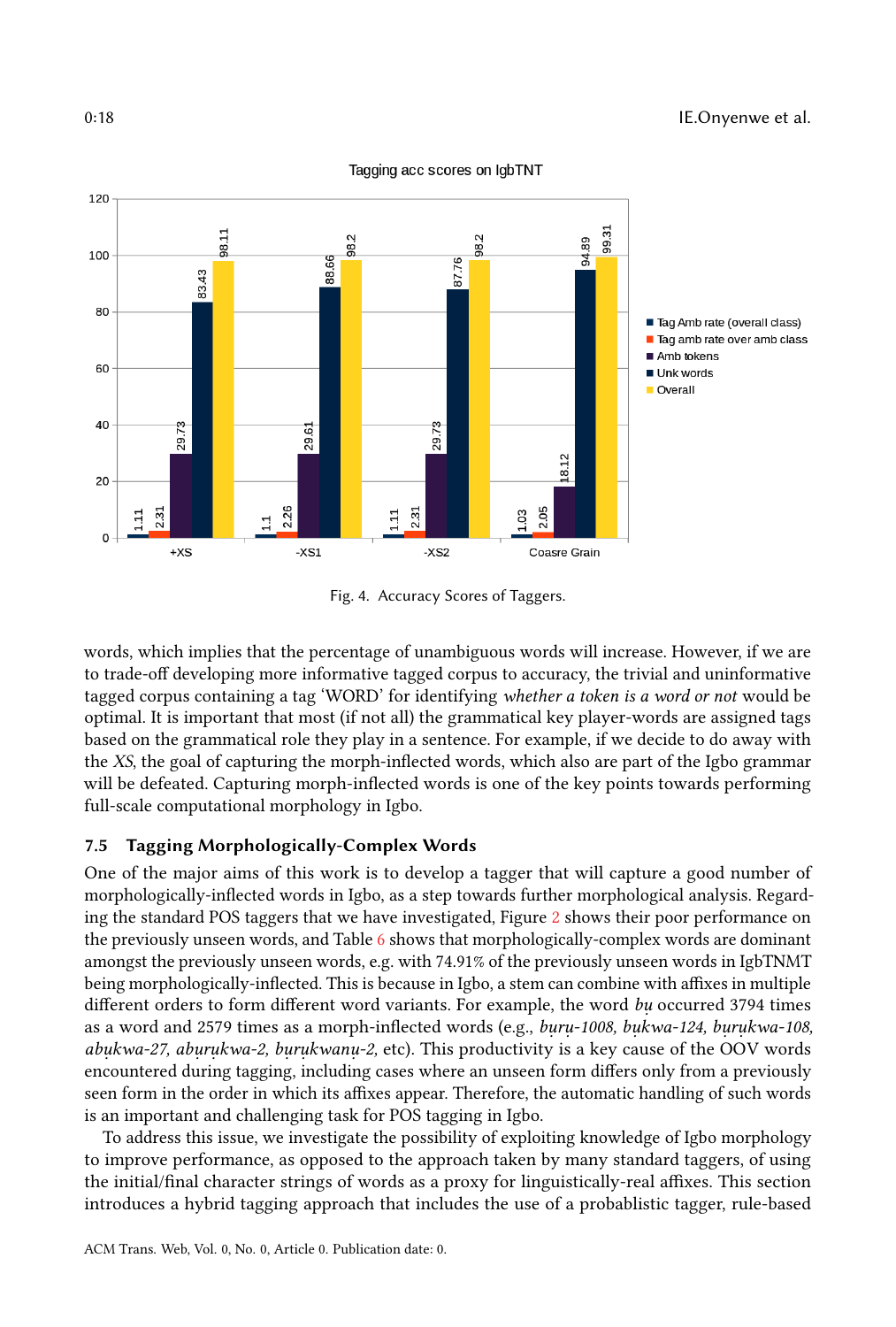## Towards An Effective Igbo Part-of-Speech Tagger 0:19

tagger and morphological analyzer components. The morphological analyzer component uses a simple lexicon-based method to extract and analyze morpologically-inflected words from the Igbo corpus in the tagging system architecture. The lexicon is a list of 145 Igbo suffixes we collected from the Igbo grammar book by [\[12\]](#page-24-15) and the Igbo corpus. Our aim is to use more linguistic knowledge to more effectively identify and analyse morphologically-complex handle Igbo words.

Although, the tagging framework builds on an existing POS tagging algorithm, it is extended with a morphological analyzer components that is dependent on the use of the actual linguistic suffixes to fit the agglutinative language. The tagging system process involves the use of the following algorithms.

#### <span id="page-18-1"></span>Algorithm 1 Algorithm for morphologically-inflected words used on train data

| 1: <b>Input</b> : train data |  |  |
|------------------------------|--|--|
|------------------------------|--|--|

- 2: suffixDict ← 145 Igbo suffixes
- 3: while there is word  $w$  in input do
- 4: check if w string combinations exist in suffixDict
- 5: suffixlist  $\leftarrow$  store valid strings combinations of w if 4 is true
- 6: trainCandidates  $\leftarrow$  store w against its suffixlist

## <span id="page-18-2"></span>Algorithm 2 Algorithm for morphologically-complex words used on test data

- 1: Input: test data
- 2: suffixDict ← 145 Igbo suffixes
- 3: while there is word  $w$  in input do
- 4: check if w strings combinations exist in suffixDict
- 5: suffixlist  $\leftarrow$  store valid strings combinations of w if 6 is true
- 6: if w is not in trainCandidates of algorithm  $1$  then
- 7: testCandidates ← store w against its suffixlist

Algorithm 1 is applied to the training data to extract all the morphologically-inflected words, which are stored as *trainCandidates*. Algorithm 2 extracts the morphologically-complex words from the test data, which are stored as *testCandidates*. This set excludes any words that are also found in *trainCandidates*. A rule-based tagger is trained over *trainCandidates* to generate the rules of its model, which is then applied to *testCandidates*. The end result is a tagged list of morphologically-complex words. In both algorithms, suffixDict is a dictionary of Igbo suffixes. Table [8](#page-18-0) illustrates the format of data in trainCandidates and testCandidates.

Table 8. Format of data in trainCandidates & testCandidates of Algorithms 1 & 2

<span id="page-18-0"></span>

| Morph-Inflected Word Morphological Parts Initial State Truth State |            |               |               |
|--------------------------------------------------------------------|------------|---------------|---------------|
| $\boldsymbol{\mathcal{W}}$                                         | suffixlist |               |               |
| ahutubeghi                                                         | a          | <b>PREFIX</b> | <b>PREFIX</b> |
|                                                                    | hu         | VrV           | VPP XS        |
|                                                                    | tų         | <b>SUFFIX</b> | <b>SUFFIX</b> |
|                                                                    | be         | <b>SUFFIX</b> | <b>SUFFIX</b> |
|                                                                    | ghi        | <b>SUFFIX</b> | <b>SUFFIX</b> |

Observe in Table  $8$  that each affix or stem has two alternative labels: an *initial* label and a true label. This is because the rule-based tagger we use for this task employs the *transformation-based* error-driven learning (TBL) algorithm of [\[6\]](#page-24-4). TBL requires a truth state representation of the data, i.e. showing the correct label for each item. TBL also creates an initial state labelling of the data,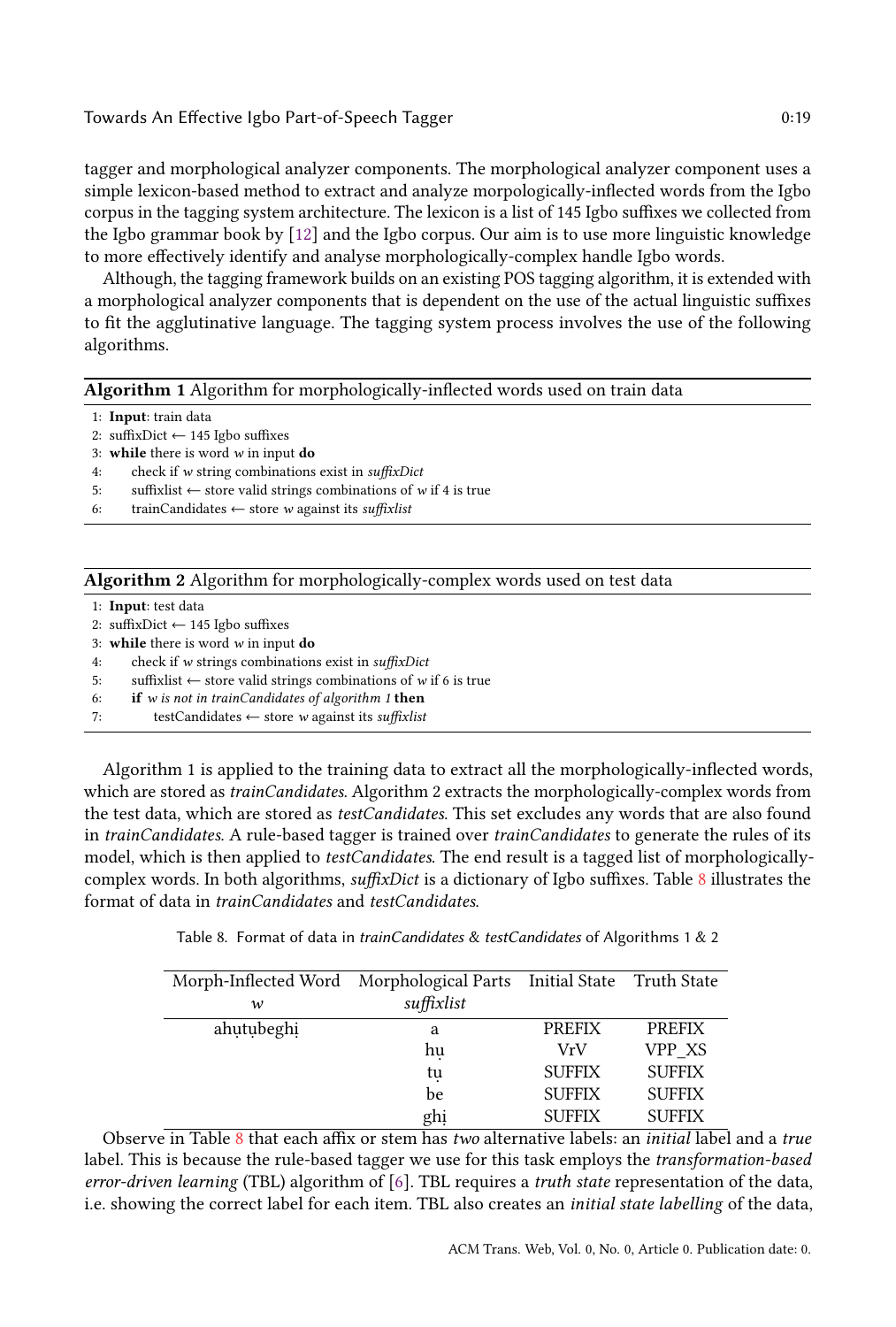typically using a simple method, such as assigning each item its most common label. The initial state will contain many errors. TBL then proceeds to learn a series of transformation rules, that correct errors in the initial state, so that it better approximates the truth state. These rules are context-dependent, i.e. can apply to replace label  $X$  with  $Y$  provided the context meets some requirement, e.g. that the item to the left is some specific w or the label to the right is some specific t. At run-time, TBL labels unseen data by creating its initial state, and then applying the sequence of transformation rules learned during training.

As shown in Table [8,](#page-18-0) each affix is labelled as either PREFIX or SUFFIX, and the initial and true values are the same. The stem, however, is marked with a POS tag, suited to a full word. This is because we want to use the morphological class clues to predict the true tag of the stem. which is returned then as the tag of the full word. The initial state label for each stem is assigned based on the most common errors made by the standard taggers. For the example *ahutubeghi* ('I have never seen') in Table [8,](#page-18-0) the initial tag VrV tag is assigned, as this is the most common tag erroneously assigned to it by the taggers.

As differences between the initial and truth states (i.e. errors) arise only for stems, TBL will only learn rules to modify stem tags. Examples of rules generated using the information in Table [8](#page-18-0) are rules that: (1) change VrV to VSI\_XS (simple verb that is morph-inflected) due to the suffixes; then (2) change VSI\_XS to VPP\_XS (morph-inflected participle) due to the prefix 'a'. In Igbo, if a prefix 'a/e' precedes a stem, it is highly probable that that word is a participle. Related work of this kind has been reported in [\[22\]](#page-25-12) and [\[20\]](#page-25-13).

7.5.1 Setup, Experiment, and Performance Evaluation. In this experiment, we used FnTBL [\[19\]](#page-25-6), a re-implementation of [\[6\]](#page-24-4) TBL, to implement the rule-based approach for handling morph-complex unknown words; SLT, TnT, and HunPOS taggers to represent the probabilistic taggers that have parameters for processing unknown words; and the IgbTNT corpus as our experimental data (see Table [6](#page-11-0) for statistics).

SLT, TnT, and HunPOS taggers were trained and tested on the entire corpus while FnTBL was trained only on the morph-inflected words (trainCandidates) of the train data; and tested only on the morph-complex unknown words (testCandidates) of the test data, acquired using Algorithms [1](#page-18-1) and [2.](#page-18-2) We compare the outputs of all the taggers on the morph-complex unknown words.

Figure [5](#page-20-0) shows tagging results on the morphologically-complex unknown words (top chart), unknown words (middle) and words overall (bottom). Here, TBL is the FnTBL tagger using morphological clues to tag morphologically-complex words, while SLT+TBL, TnT+TBL and HunPOS+TBL are when both taggers are used together, with the TBL predicted tags for morph-complex unknown words replace those predicted by the other taggers. There is an impressive improvement of the accuracy scores on the morphologically-complex words when TBL is applied, showing the benefits of using a linguistically-informed approach.

#### 7.6 Out-of-Domain Evaluation

Igbo generates many word variants through various morphological processes, and so a POS tagger that can identify and handle these new words in a range of texts is important. For this reason, we compared the performance of the SLT, TnT, HunPOS and TBL taggers, developed from the above processes using IgbTNMT corpus, on the four out-of-domain texts of the corpus.

The evaluation shows the effect of using the true suffixes of the language instead of the initial/final character strings used as a proxy for the true suffixes by most taggers.

Table [2](#page-6-0) gives the descriptions of texts in the Igbo corpus, and Table [9](#page-20-1) shows the size of the out-of-domain texts in terms of words and morphologically-complex unknown words. For each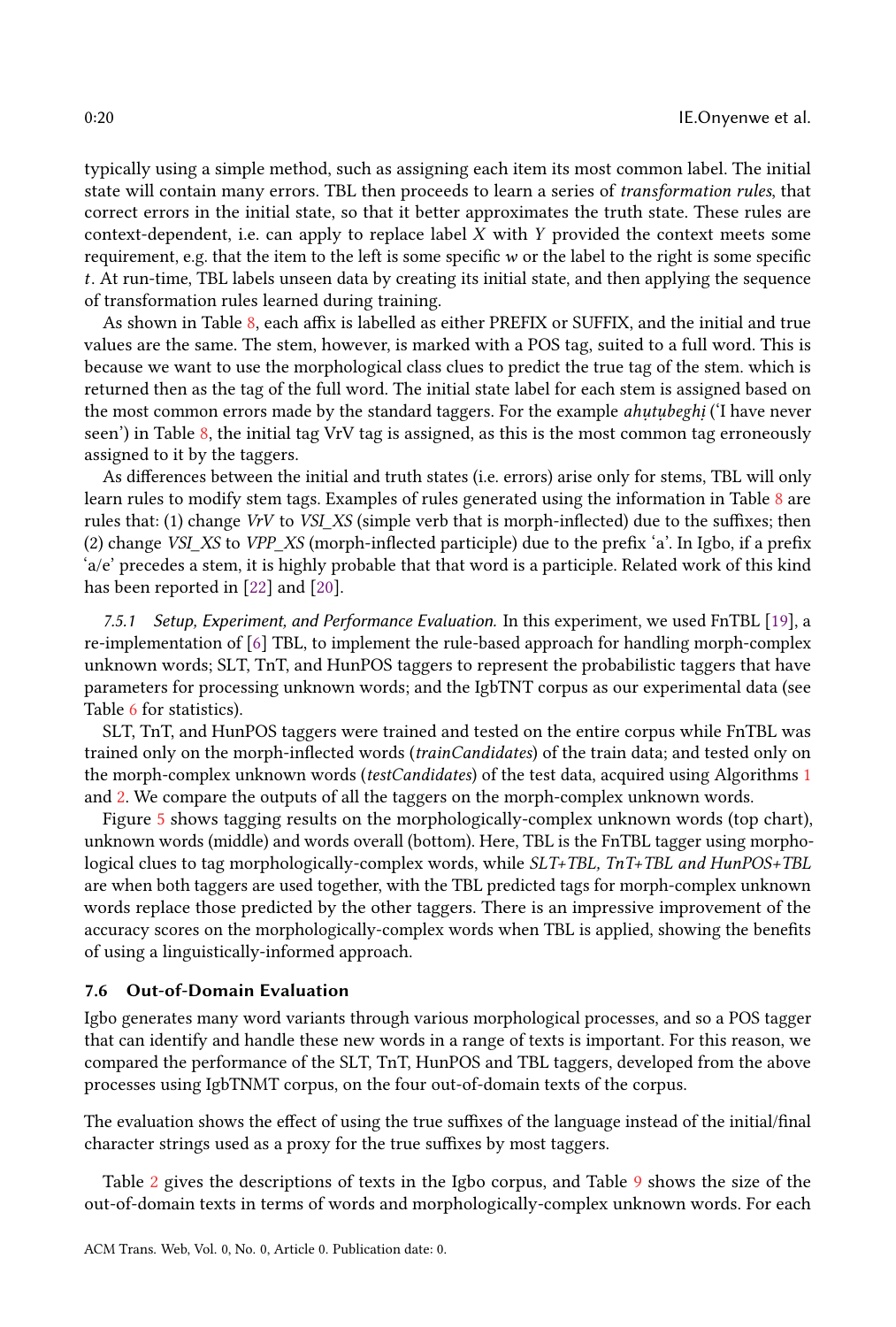<span id="page-20-0"></span>



<span id="page-20-1"></span>

| Corpus       |           |       | Number Unknown Unknown words that |
|--------------|-----------|-------|-----------------------------------|
|              | of tokens | words | are morph-inflected               |
| <b>ESSAY</b> | 2,921     | 177   | 93                                |
| <b>NEWS</b>  | 407       | 80    | 16                                |
| <b>POEM</b>  | 584       | 83    | 30                                |
| <b>STORY</b> | 248       | 11    | 11                                |

Table 9. Statistics of dissimilar texts used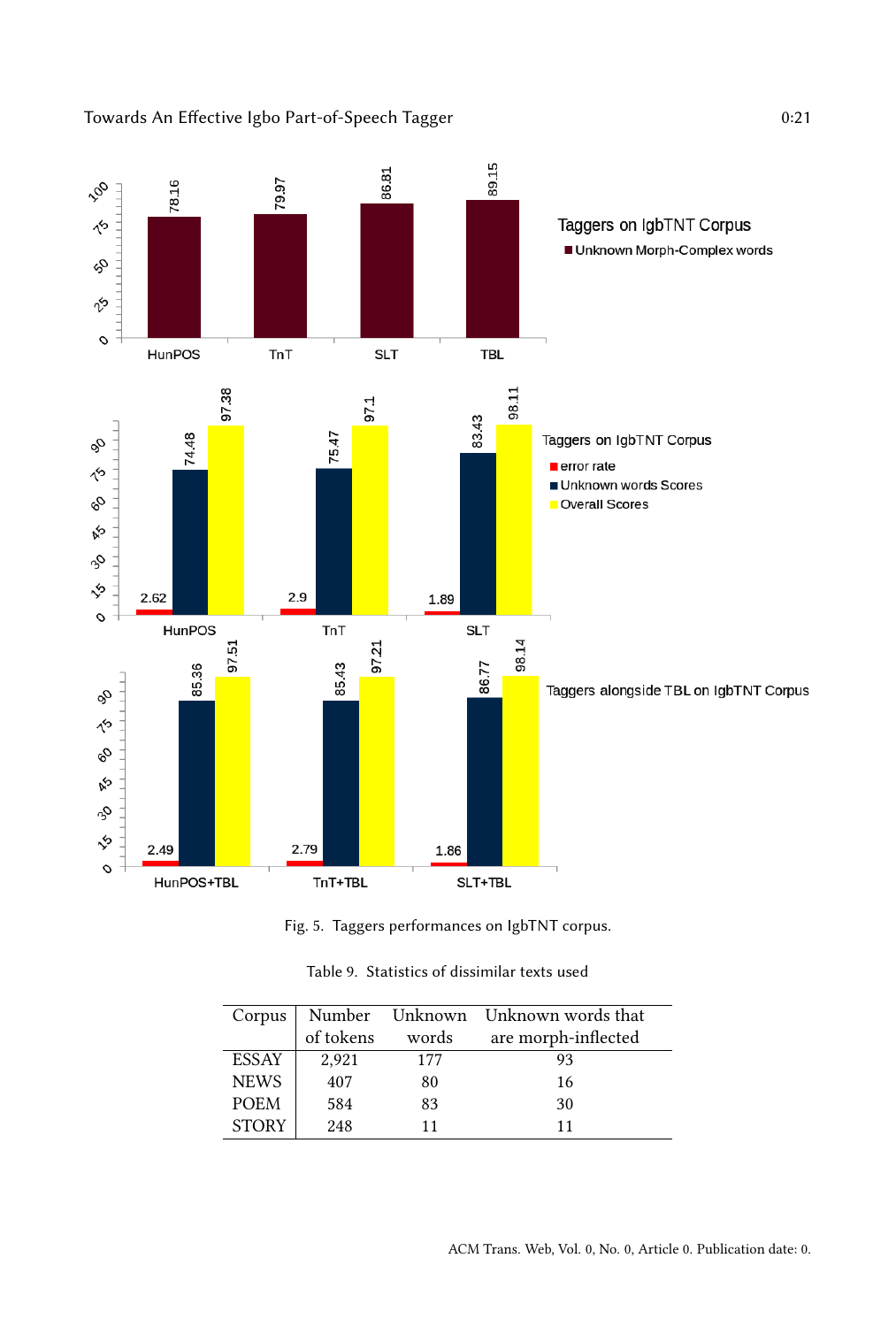<span id="page-21-0"></span>

| Table 10. Accuracy scores of taggers on morphologically-complex unknown words. Taggers developed on |  |  |  |
|-----------------------------------------------------------------------------------------------------|--|--|--|
| IgbTNMT corpus and tested on different styles of Igbo text                                          |  |  |  |

| Test data   Hun TnT SLT |  |                         | - TBL                    |
|-------------------------|--|-------------------------|--------------------------|
| <b>ESSAY</b>            |  | 67.74 67.74 89.25 91.40 |                          |
| <b>NEWS</b>             |  | 56.25 56.25 68.75 81.25 |                          |
| <b>POEM</b>             |  | 36.6 33.33 70.00 86.67  |                          |
| <b>STORY</b>            |  |                         | 63.64 90.91 72.73 100.00 |

of the out-of-domain text, we used algorithm [2](#page-18-2) to detect, reconstruct and classify words that are unknown and morphologically complex into PREFIX, STEM, and SUFFIXES (as in table [8\)](#page-18-0). For example, ESSAY is 0.96% of IgbTNMT, and there are 93 morphologically complex words detected in ESSAY not found in IgbTNMT. We judge the taggers' performances based on these detected words that are labelled unknown and morphologically complex. Table [10](#page-21-0) shows the performance scores of the taggers used. SLT, HunPOS and TnT were trained on the IgbTNMT training set (see section [6.1\)](#page-10-1), while TBL was trained only on the morphologically-inflected words of IgbTNMT. The performance scores reveal that TBL outperformed the other taggers by several points, despite the fact that it works only on individual words, and cannot exploit contextual information, such as the surrounding words of the sentence, as the other taggers can.

## 8 CONCLUSION

There has been no previous work assessing the use of the part-of-speech (POS) tagging techniques, established on richly-resourced and well-studied languages, to support Natural Language Processing (NLP) tasks on Igbo. This article compares the effectiveness of six state-of-the-art POS taggers on the Igbo POS Tagged Corpora (IgbTC) comprising six different texts styles. We empirically observe that the results achieved by the taggers on the known words of IgbTC are quite satisfactory, but unsatisfactory on the unknown words, especially the morphologically-complex ones. It is commendable that these independent taggers that have been developed using some of the European languages could achieve good accuracy scores on the known words of Igbo despite the morphological complexity of the Igbo language. Since one of our major aim is to develop a tagger that will capture a good number of morphologically-inflected words for further research on computational morphology, we have investigated methods to improve upon the poor performance of taggers on the morphologically-complex unknown words.

Our experiments reveal that a major cause of the poor performance of taggers on unknown words is ineffective handling of the words that are morphologically-complex. We observe from our data that morphologically-complex words constitute the majority of the rare/unknown words class in Igbo, unlike English where it is mostly proper nouns. In Igbo, a single root can produce many word forms by combination with affixes in various orders. The more affixes attached to a word, the more likely it is to be rare. We have developed a Transformation-Based Learning (TBL) tagger that uses the knowledge of stems and associated affixes to process morphologically-complex unknown words. This system achieve significantly higher scores on these words than the other taggers employed in our experiments.

A comparative analysis that involves the use of taggers trained on IgbTNMT, a part of the main corpus IgbTC, to tag dissimilar Igbo texts indicates that our linguistically-informed approach to handling morphologically-complex unknown words is robust in achieving good performance across text genres. This method, using TBL and Igbo suffix dictionary, achieves an impressive accuracy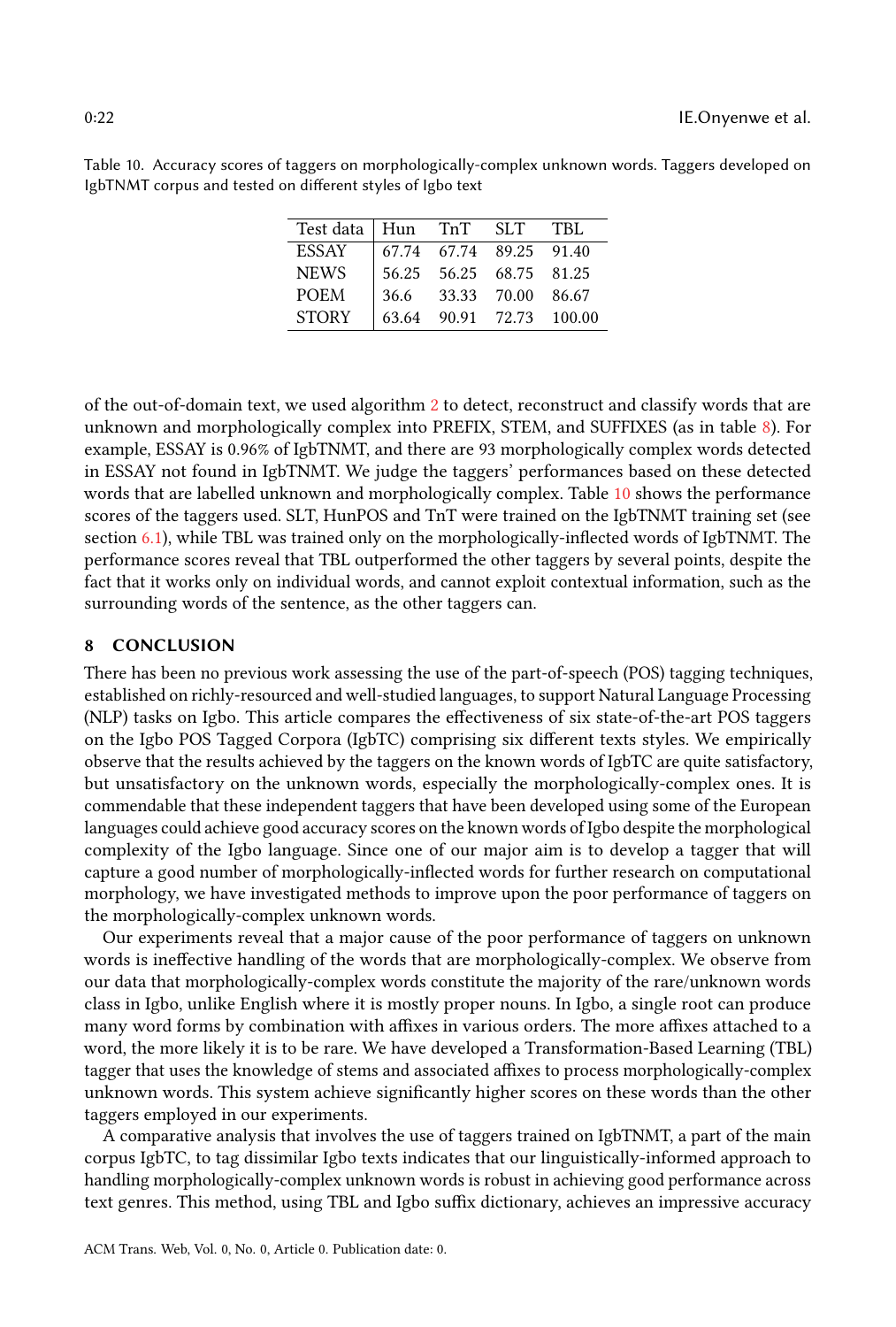scores ranging 82%-100% on four dissimilar types of Igbo text. Using our system alongside the other probabilistic taggers, and replacing the tags they assign to morphologically-complex unknown words with the tags produced by our system, yields a a considerable increase in the accuracy achieved for these words.

# ACKNOWLEDGMENTS

The authors would like to acknowledge the support of the Tertiary Educational Trust Fund (TET-Fund) Nigeria and partly supported by Nnamdi Azikiwe University. Many thanks to my colleagues at the IgboNLP Project, University of Sheffield, UK.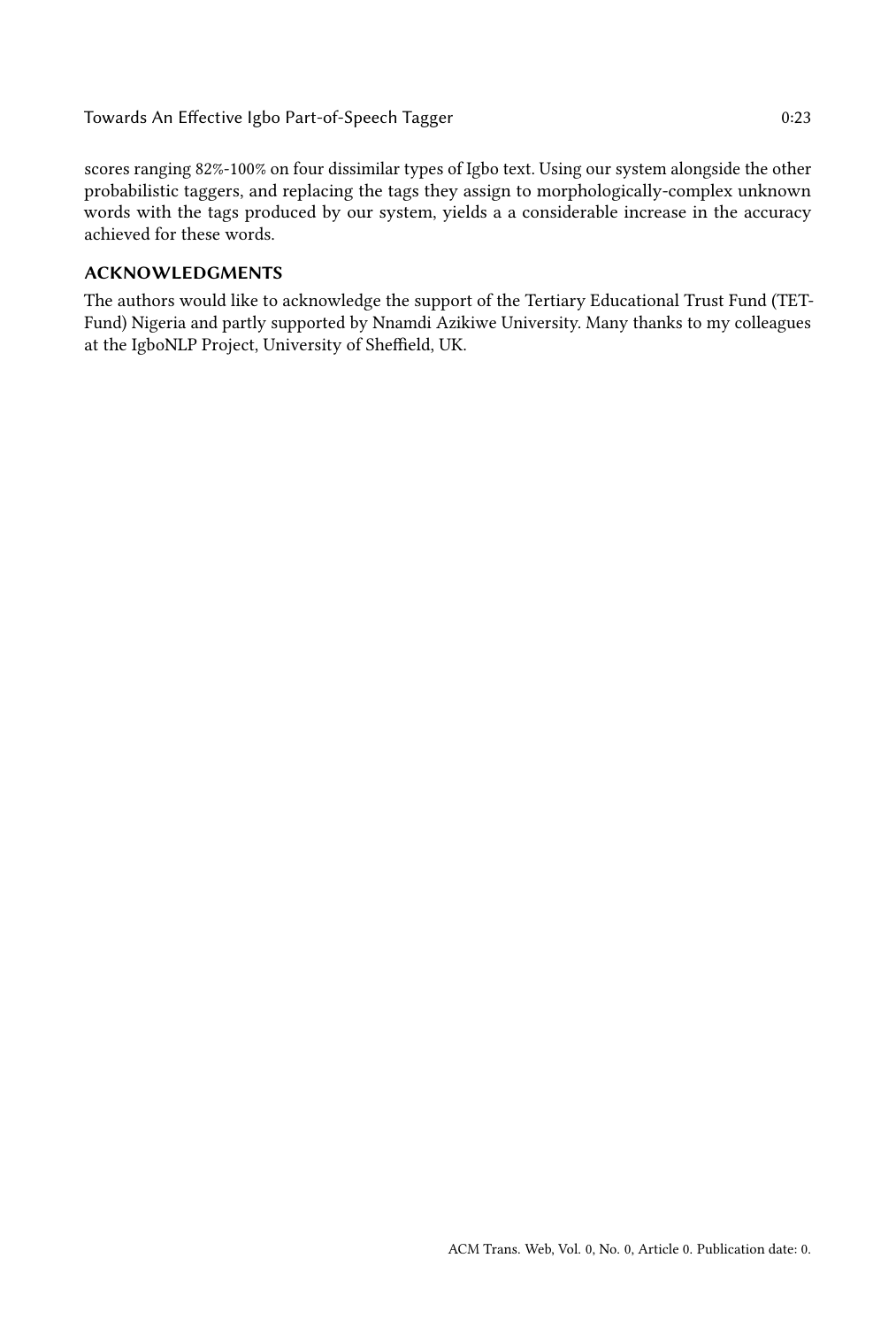# <span id="page-23-0"></span>A TABLE OF THE IGBO TAGSET (IGBTS) AND DESCRIPTION

This section describes the part of speech tags in the corpus data used for the experiments.

| Tag Name      | Description                                                       |
|---------------|-------------------------------------------------------------------|
| <b>NNP</b>    | Proper noun                                                       |
| <b>NNC</b>    | Common noun                                                       |
| <b>NNM</b>    | Number Marking Noun for plurality                                 |
| <b>NNO</b>    | <b>Oualificative</b> noun                                         |
| NND           | Adverbial noun                                                    |
| NNH           | Inherent complement noun, used to complete a verb sense           |
| <b>NNCV</b>   | Multiword noun formed via verb nominalization                     |
| <b>NNCC</b>   | Inherent complement noun of NNCV                                  |
| VIF           | Infinitive verb                                                   |
| VSI           | Simple verb                                                       |
| <b>VCO</b>    | Compound verb                                                     |
| VMO           | Modal verb supplemented by modal suffixes                         |
| VMOV          | Modal verb that require inherent complement noun                  |
| VMOC          | Inherent complement noun of VMOV                                  |
| <b>VAX</b>    | Auxiliary verb                                                    |
| <b>VPP</b>    | Participle                                                        |
| VCJ           | Conjuctional verb                                                 |
| <b>BCN</b>    | Bound Cognate Noun                                                |
| <b>VGD</b>    | Gerund                                                            |
| ADJ           | Adjective                                                         |
| PRN           | Pronoun                                                           |
| <b>PRNREF</b> | Reflexive pronoun                                                 |
| PRNEMP        | Emphatic pronoun                                                  |
| <b>PRNYNO</b> | Pronoun Yes/No Question                                           |
| <b>BPRN</b>   | Bound pronoun                                                     |
| ADV           | Adverb                                                            |
| CJN           | Conjuncion                                                        |
| CJN1          | First correlative conjunction                                     |
| CIN2          | Second correlative conjunction                                    |
| PREP          | Preposition                                                       |
| QTF           | Quantifier                                                        |
| <b>DEM</b>    | Demonstrative                                                     |
| <b>INTJ</b>   | Interjection                                                      |
| <b>FW</b>     | Foreign/Borrowed word                                             |
| SYM           | Punctuations                                                      |
| CD            | Numbers                                                           |
| WH            | Interrogative                                                     |
| <b>IDEO</b>   | Ideophone                                                         |
| <b>LTT</b>    | Alphabets/Letters                                                 |
| <b>TTL</b>    | Title                                                             |
| <b>ENC</b>    | Collective, adverbial additive, negative interrogative, adverbial |
|               | confirmation, adverbial immediate, present and past               |

Table 11. Tags description and usage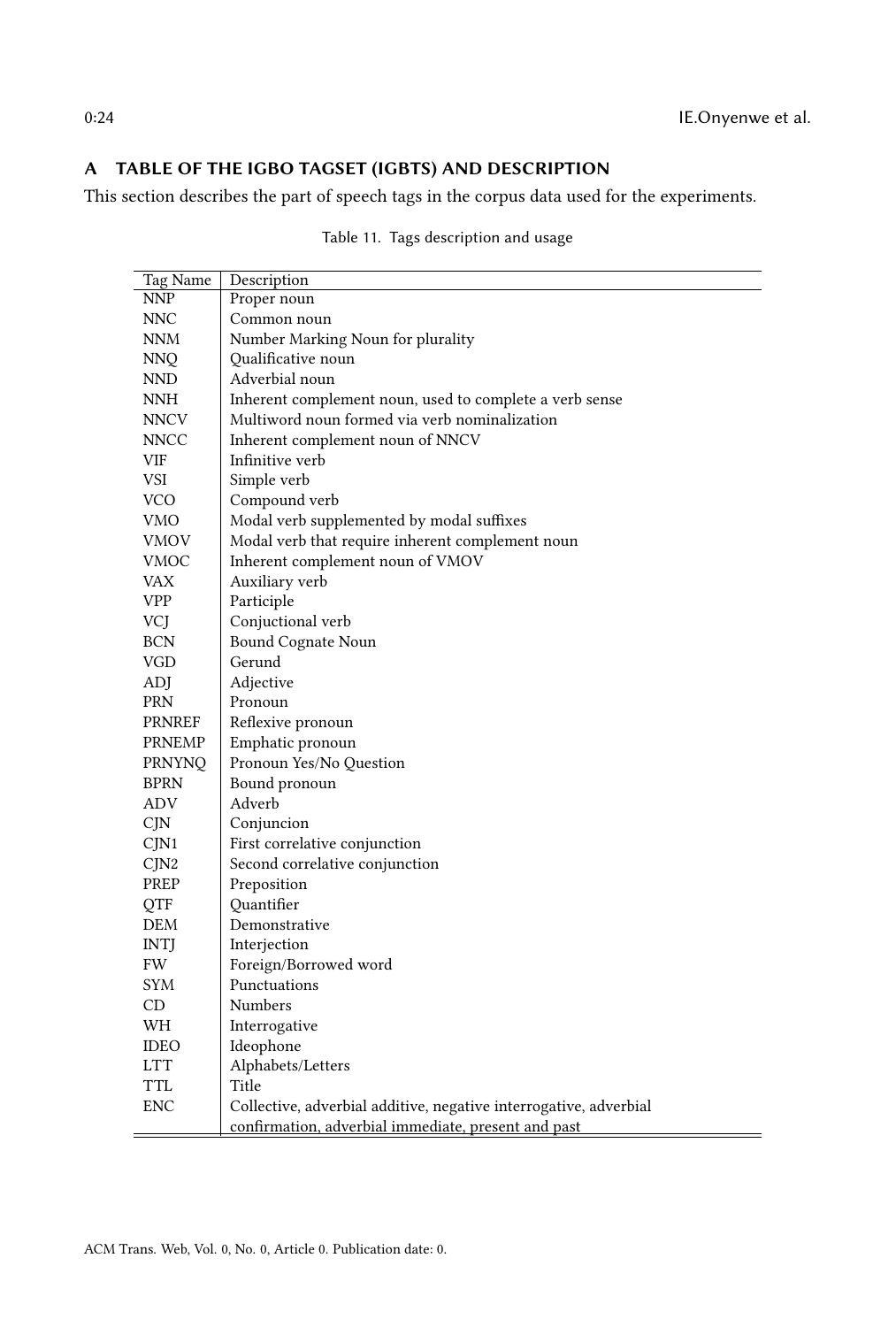<span id="page-24-10"></span>

| Tag Name         | Description                                                        |
|------------------|--------------------------------------------------------------------|
| VrV              | Active/Stative verb                                                |
| <b>VPERF</b>     | Perfect tense                                                      |
| $\alpha$ XS      | any POS tag with affix. $\alpha \in \{VIF, VSI, VCO, VPP, VGD,$    |
|                  | VAX, CJN, WH, VPERF, VrV, PREP, DEM, QTF, ADJ, ADV}.               |
| $\alpha$ BPRN /  | Any verb whose vowel prefix $a/e$ is bound to a pronoun that       |
| $\alpha$ BPRN XS | precedes or follows it. $\alpha \in \{VrV, VAX, VCO, VPERF, VSI\}$ |
| <b>VAXPRN</b>    | Auxilliary with dependent pronoun for subject.                     |

Table 12. Tags description and usage for morphologically-inflected tags

#### REFERENCES

- <span id="page-24-11"></span>[1] Mohammed A Attia. 2008. Handling Arabic morphological and syntactic ambiguity within the LFG framework with a view to machine translation. Ph.D. Dissertation. University of Manchester.
- <span id="page-24-16"></span>[2] ES Atwell. 2008. Development of tag sets for part-of-speech tagging. Walter de Gruyter.
- <span id="page-24-1"></span>[3] Cheikh M. Bamba Dione, Jonas Kuhn, and Sina Zarrieß. 2010. Design and Development of Part-of-Speech-Tagging Resources for Wolof (Niger-Congo, spoken in Senegal). In Proceedings of the Seventh International Conference on Language Resources and Evaluation (LREC'10). European Language Resources Association (ELRA).
- <span id="page-24-0"></span>[4] Laurent Besacier, V-B Le, Christian Boitet, and Vincent Berment. 2006. ASR and translation for under-resourced language. In Proceedings of Acoustics, Speech and Signal Processing, 2006. ICASSP 2006 Proceedings, Vol. 5. IEEE International Conference on-Volume 5. IEEE.
- <span id="page-24-6"></span>[5] Thorsten Brants. 2000. TnT: A Statistical Part-of-speech Tagger. In Proceedings of the Sixth Conference on Applied Natural Language Processing. Association for Computational Linguistics. Stroudsburg, PA, USA, 224–231.
- <span id="page-24-4"></span>[6] Eric Brill. 1995. Transformation-based error-driven learning and natural language processing: A case study in part-of-speech tagging. Computational linguistics 21, 4 (1995), 543–565.
- <span id="page-24-5"></span>[7] Eric Brill. 1995. Unsupervised learning of disambiguation rules for part of speech tagging. In Proceedings of the third workshop on very large corpora, vol. 30, pp. 1–13. Somerset, New Jersey, Vol. 30. Association for Computational Linguistics, 1–13.
- <span id="page-24-9"></span>[8] Sandipan Brill, EricDandapat, Sudeshna Sarkar, and Anupam Basu. 2007. Automatic Part-of-speech Tagging for Bengali: An Approach for Morphologically Rich Languages in a Poor Resource Scenario. In Proceedings of the 45th Annual Meeting of the ACL on Interactive Poster and Demonstration Sessions, Prague, Czech Republic, Vol. 30. Association for Computational Linguistics. Stroudsburg, PA, USA, 221–224.
- <span id="page-24-2"></span>[9] Nicoletta Calzolari, Riccardo Del Gratta, Gil Francopoulo, Joseph Mariani, Francesco Rubino, Irene Russo, and Claudia Soria. 2012. The LRE Map. Harmonising Community Descriptions of Resources.. In LREC. 1084–1089.
- <span id="page-24-8"></span>[10] Walter Daelemans, Jakub Zavrel, Peter Berck, and Steven Gillis. 1996. MBT: A memory-based part of speech taggergenerator. In arXiv preprint cmp-lg/9607012.
- <span id="page-24-17"></span>[11] G. De Pauw, Gilles-Maurice de Schryverz, and J.ṽan de Looy. 2012. Resource-Light Bantu Part-of-Speech Tagging. In Proceedings of the Workshop on Language Technology for Normalisation of Less-Resourced Languages, SaLTMiL 8–AfLaT2012. European Language Resources Association (ELRA), 85–92.
- <span id="page-24-15"></span>[12] Nolue E Emenanjo. 1978. *Elements of Modern Igbo Grammar: A Descriptive Approach*. Ibadan Oxford University Press.
- <span id="page-24-13"></span>[13] Péter Halácsy, András Kornai, and Csaba Oravecz. 2007. HunPos: an open source trigram tagger. In Proceedings of the 45th annual meeting of the ACL on interactive poster and demonstration sessions. Association for Computational Linguistics, 209–212.
- <span id="page-24-12"></span>[14] U. Heid, E. Taljard, , and D.J. Prinsloo. 2006. Grammar-based tools for the creation of tagging resources for an unresourced language: the case of Northern Sotho. In 5th Edition of International Conference on Language Resources and Evaluations.
- <span id="page-24-7"></span>[15] Mark Hepple. 2000. Independence and commitment: Assumptions for rapid training and execution of rule-based PoS taggers. In Proceedings of the 38th Annual Meeting on Association for Computational Linguistics. Association for Computational Linguistics, 278–277.
- <span id="page-24-14"></span>[16] Daniel Jurafsky and James H Martin. 2016. Part of Speech Tagging. Speech and language processing, Draft of November 7, 2016, Academic Press Limited. [https://web.stanford.edu/~jurafsky/slp3/9.pdf.](https://web.stanford.edu/~jurafsky/slp3/9.pdf)
- <span id="page-24-3"></span>[17] F Karlsson. 1995. Designing a parser for unrestricted text. In F. Karlsson, A. Voutilainen, J. HeikkilÃď, and A. Anttila, eds., Constraint Grammar âĂŤ A Language-Independent System for Parsing Unrestricted Text. Mouton de Gruyter, Berlin, New York, 1–40.